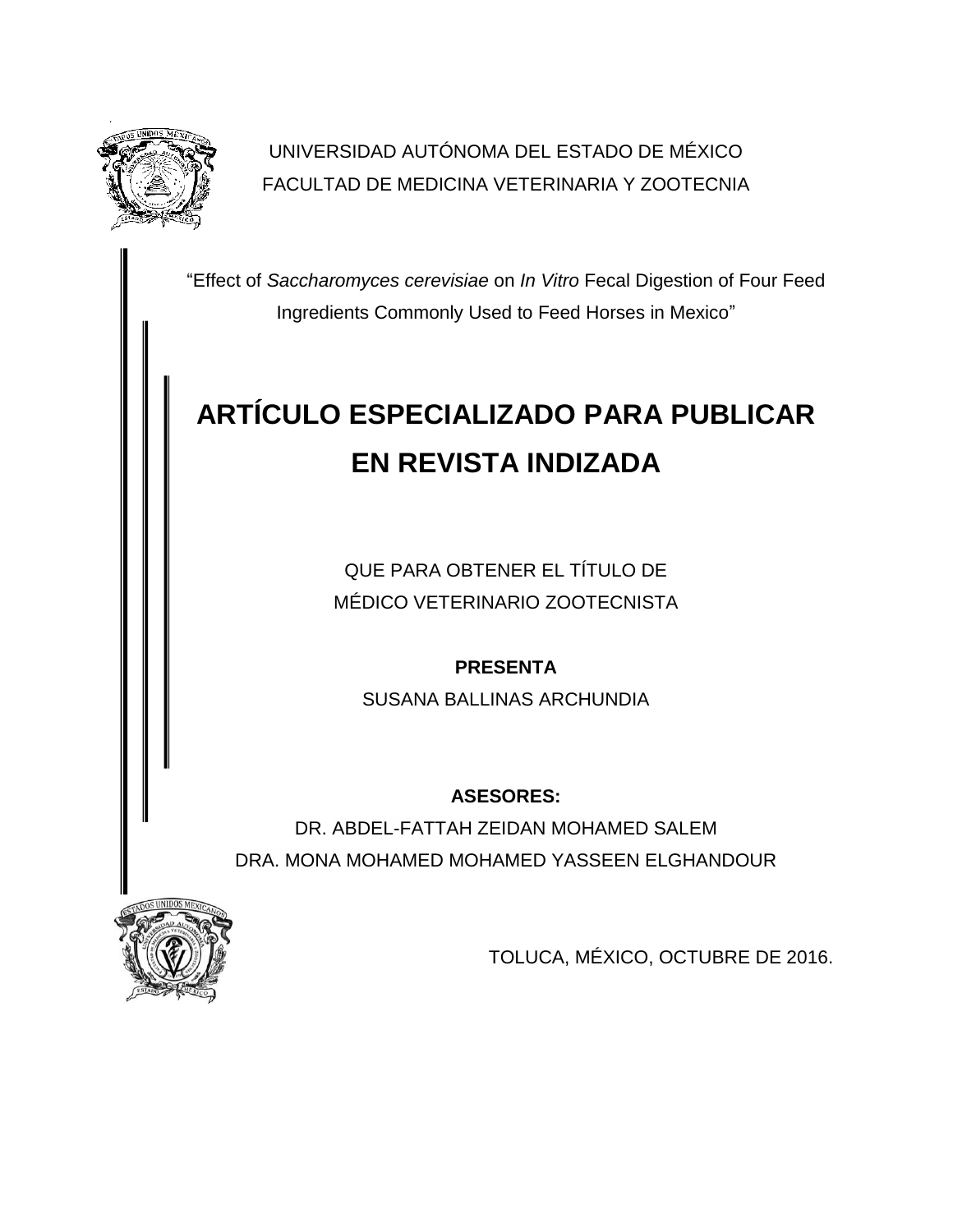**Effect of** *Saccharomyces cerevisiae* **on** *In Vitro* **Fecal Digestion of Four Feed Ingredients** 

| $\overline{2}$ | <b>Commonly Used to Feed Horses in Mexico</b> |  |  |  |
|----------------|-----------------------------------------------|--|--|--|
|                |                                               |  |  |  |

- 3 Susana Ballinas<sup>1</sup>, Abdelfattah Z.M. Salem<sup>1</sup>, Ahmed E. Kholif<sup>2</sup>, Alberto Barbabosa<sup>1</sup>, Mona M.Y.
- Elghandour<sup>1</sup>, Miguel Mellado<sup>3</sup>, Nicholas Odongo<sup>4</sup>
- 
- *1 Facultad de Medicina Veterinaria y Zootecnia, Universidad Autónoma del Estado de México, México*
- *2 Dairy Science Department, National Research Centre, 33 Bohouth St. Dokki, Giza, Egypt*
- *3 Autonomous Agrarian University Antonio Narro, Department of Animal Nutrition, Saltillo,*
- *Mexico*
- *4 Department of Animal Sciences, School of Agriculture and Environmental Sciences, Pwani*
- *University, P. O. Box 195-80108, Kilifi, Kenya*
- 
- \* Corresponding author at: Abdelfattah Z.M. Salem, Universidad Autónoma del Estado de México,

50000 Toluca, Mexico. E-mail address: asalem70@yahoo.com (A.Z.M. Salem).

- **Running head:** *Yeast and in vitro fecal fermentation*
-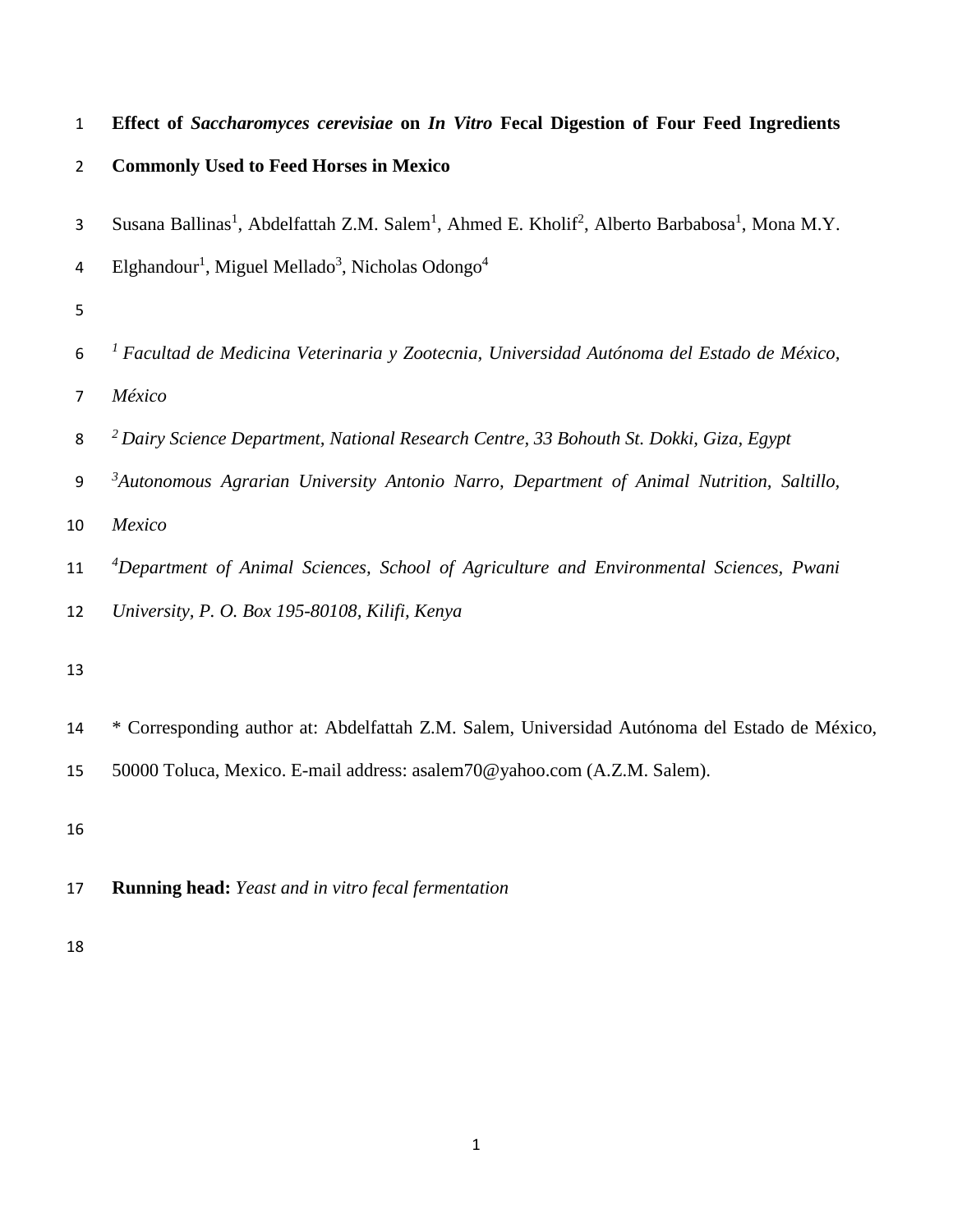**ABSTRACT:** The study aimed to assess the nutritive value in vitro of 4 feeds (grains and forages) commonly used in horses nutrition in Mexico, in the absence or presence of *Saccharomyces cerevisiae* at 4 mg/g DM. Fecal inoculum was obtained from 4 adult English Thoroughbred horses fed on restricted amount of concentrate and oat hay ad libitum. The incubated substrates included were corn gluten meal, soybean meal, oat grain and alfalfa hay. Gas production was recorded at 2, 4, 6, 8, 10, 12, 14, 24, 48 and 70 h using the Pressure Transducer Technique. Some ingredient × yeast interactions were observed (*P <* .020) for the asymptotic gas production (GP) and GP at 48 and 70 h of incubation. Yeast addition increased (*P <* .001) the asymptotic GP of concentrates compared to forages. Concentrate feeds had higher (*P <* .05) GP and lower (*P <* .001) rate of GP compared to forages without yeast. From 24 to 70 h of incubation, forages with or without yeast had lower (*P <* .05) GP compared to concentrates with yeast addition. Forages had higher fermentation pH compared to concentrates, but lower (*P <* .05) metabolizable energy (ME), in vitro organic matter digestibility (IVOMD) and microbial protein production (MBP) compared to concentrates. Yeast addition increased (*P <* .05) the asymptotic GP of oat grain and soybean meal, without affecting the rate of GP or lag time of both. Yeast treatment improved fermentation of feeds with higher effects on concentrates compared to forage. It was concluded that concentrate feeds had higher nutritive value than forages commonly fed to horses.

*Keywords:* Feeds, fecal inoculum, gas production, nutritive value, yeast.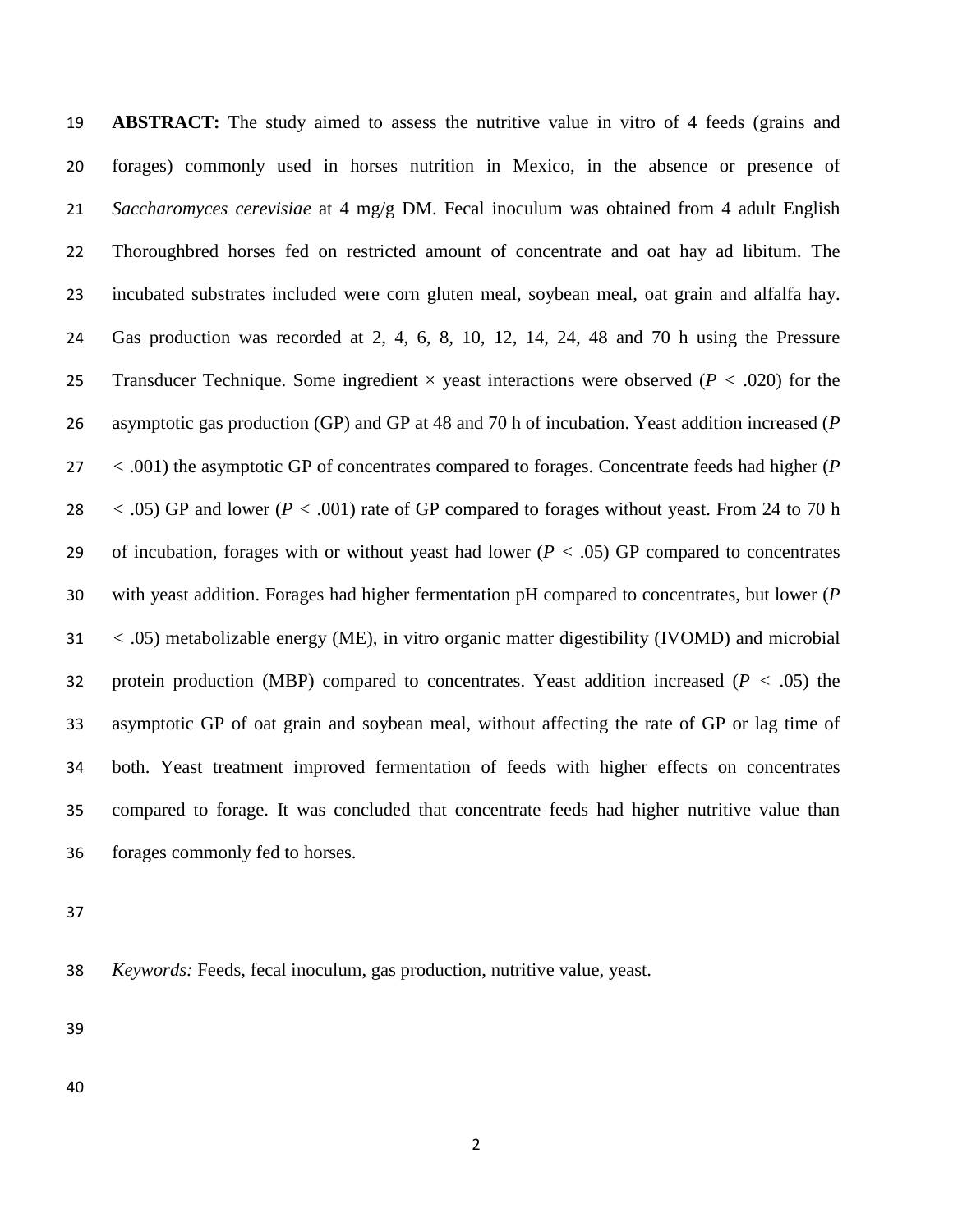#### **1. Introduction**

 In Mexico, the horse industry within the agriculture economy has become a strong sector. For top performance, horses must be fed adequately. A well-balanced ration in terms of energy, protein, minerals and vitamins should be provided to fulfill their needs for good health and good performance [1]. Horse rations can be made from locally available ingredients including roughages (e.g. hays and crops) and concentrates (e.g. grains and meals) [2]. The choice of feed ingredient for horse feeding depends on the horses' requirements, availability and cost of commercially prepared feeds, and horse activity.

 Concentrate feeds are required for growing and working horses which require condensed energy and protein feeds. To prevent metabolic disorders associated with high grain concentrate feeding, concentrates should be fed as a supplement to a forage-based diet and should not be more than 50 to 60 % of the total diet. Oat, corn, and barley are the most widely used grains in horse diets. Grains can be cracked, coarsely ground, rolled or steam-flaked.

 Concentrate feeds are needed when a horse cannot meet its energy and protein requirements from forage alone. Straws and hays are the most popular and less expensive sources of fiber for horses. Moreover, forage feeding to horses can provide many of the essential nutrients and prevent nutritional disorders because forage fiber maintain gastrointestinal health of horses [2].

 Addition of yeast to the horse's diet has been shown to improve feed utilization and nutritive value [3,4] with positive effect on the hindgut microbial population [4]. Moreover, in vitro experiments [3,5,6] showed improved digestion and fermentation kinetics of feeds.

 The improved feed utilization is related to increased total number and activity of hindgut microorganisms, especially cellulolytic bacteria [8]. In addition, raising fermentation pH or at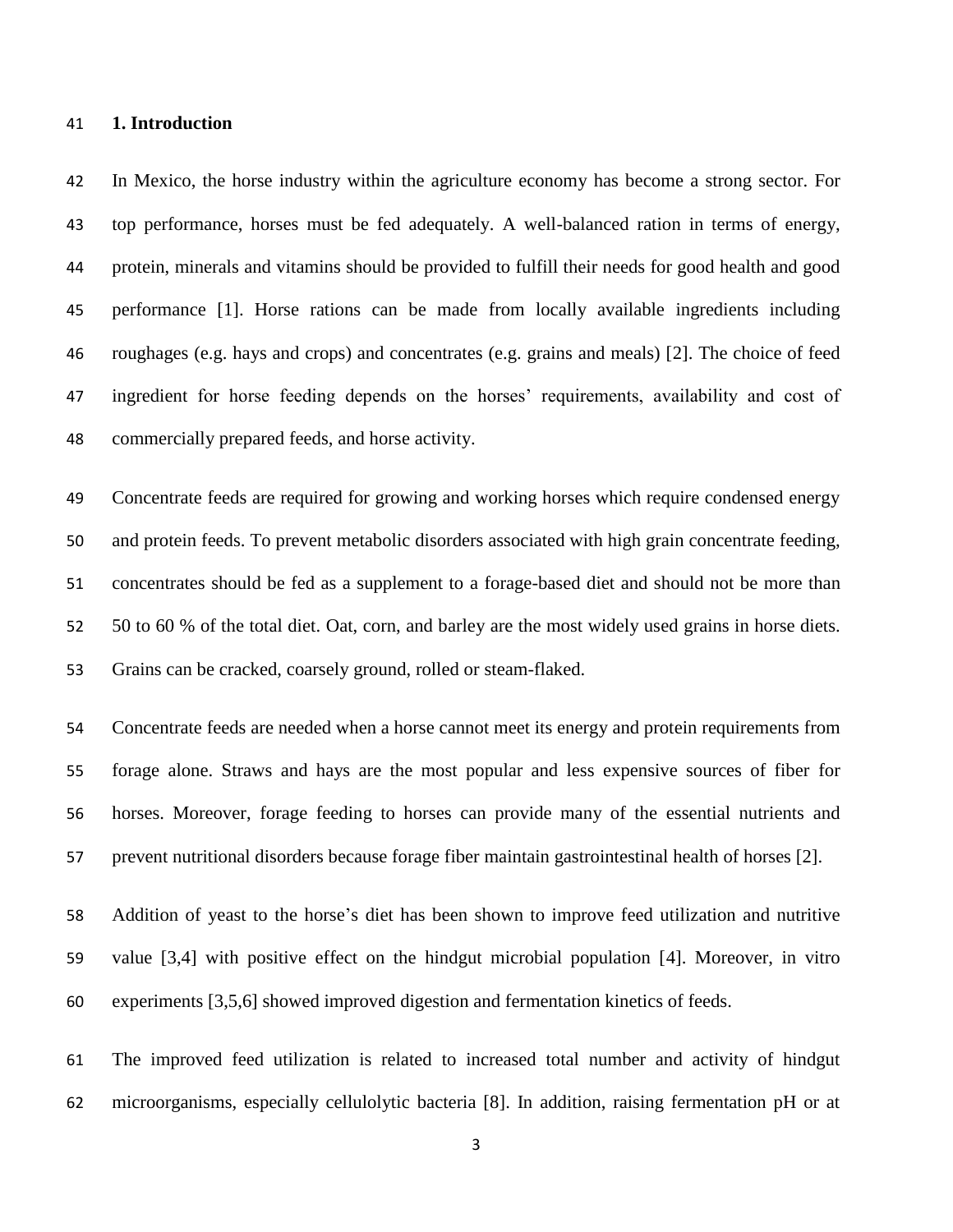least maintaining fermentation pH with yeast feeding is another reason for using yeast [9]. On the other side, Lattimer et al [8] in an *in vitro* study and Glade and Biesik [10] in an *in vivo* study reported no effect of yeast-treated feed in horses. This may be related to different yeast culture products and different diet types used [5,6].

 The evaluation of the nutritive value of feed ingredients in each country is very important for nutritionists for establishing feed inventory and for formulating diets for horses. Therefore, the present experiment aimed to evaluate the fermentative capacity of 10 feed ingredients commonly used in equine feeding in Mexico in the presence or absence of *S. cerevisiae*.

#### **2. Materials and methods**

#### *2.1. Substrate and Yeast Cultures*

 Four feeds were used as incubation substrates corn gluten meal (*Zea mays*), soybean meal (*Glycine max*), oat grain (*Avena sativa*) and alfalfa hay (*Medicago sativa*) - (Table 1).

Procreatin 7® (Safmex/Fermex S.A. de C.V., Toluca, Mexico) yeast product of *S. cerevisiae*, in

77 powdered form, containing  $1 \times 10^{10}$  cells/g of the product) was used at 0 and 4 mg/g of feed DM.

#### *2.2. In Vitro Incubations*

 Before the morning feeding, fecal contents were collected from the rectum of 4 adult English 81 Thoroughbred horses of 7 to 9 years of age and weighing  $490 \pm 20.1$  kg at the hospital of Faculty of Veterinary Medicine, University of the State of Mexico, Mexico and these were used as the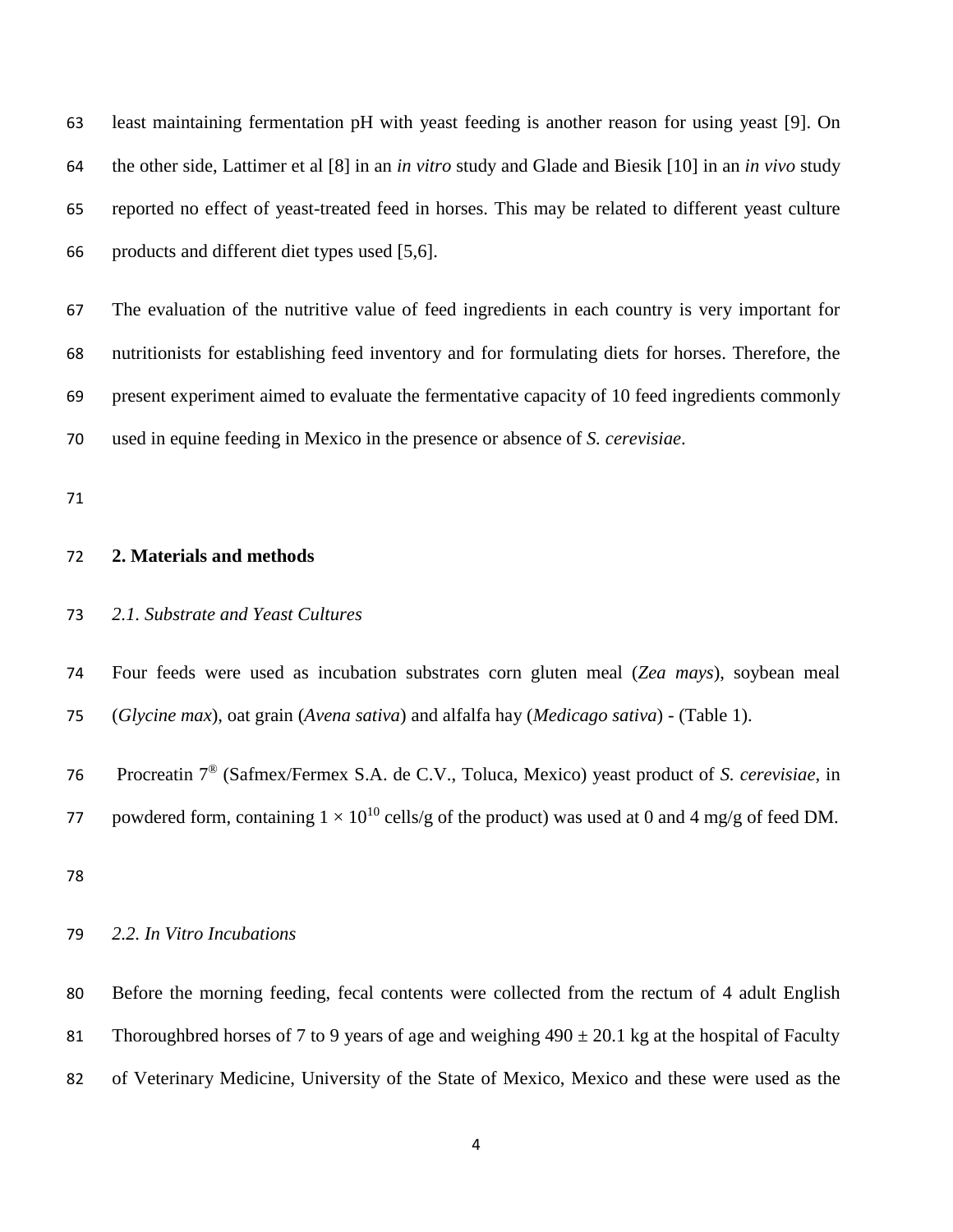inoculum sources. The donor horses were fed 2 kg of commercial concentrate (Pell Rol Cuarto de Milla, Mexico; 26.7 g protein/kg DM) and oat hay *ad libitum*. Fecal contents of all horses were equally mixed and homogenized and then mixed with the Goering and Van Soest [11] buffer solution without trypticase at 1 g feces to 4 mL buffer. The incubation media was then 87 mixed and saturated with  $CO<sub>2</sub>$  for about 20 minutes and then strained through four layers of 88 cheesecloth into a flask with an  $O_2$ -free headspace. After filtration, the filtrates were used to inoculate three identical runs of incubation at 50 mL solution in 120-mL serum bottles containing 0.5 g DM of substrate and yeast at either 0 or 4 mg/g DM.

91 A total of 180 bottles (2 yeast levels  $\times$  3 replicates  $\times$  3 runs  $\times$  10 substrates) plus three bottles 92 without substrate and yeast as blanks were used. After filling, bottles were flushed with  $CO<sub>2</sub>$  for 1 minutes and immediately closed with rubber stoppers, shaken and placed in an incubator set at 39 ºC for 70 h. Gas production was recorded at 2, 4, 6, 8, 10, 12, 14, 24, 48 and 70 h using the Pressure Transducer Technique (Extech instruments, Waltham, USA) of Theodorou et al [12]. At the end of incubation after 70 h, bottles were uncapped and the pH was immediately measured 97 using a digital bench pH meter (Hanna<sup>®</sup> instrument, Italy).

#### *2.3. Chemical analyses and calculations*

 Samples of the feed ingredients were analyzed for DM (#934.01), ash (#942.05), N (#954.01) and EE (#920.39) according to AOAC [13]. The neutral detergent fiber (NDF) [14] and acid detergent fiber (ADF) content of both feeds and fermentation residues were determined using an 103 ANKOM<sup>200</sup> Fiber Analyzer Unit (ANKOM Technology Corp., Macedon, NY, USA) without use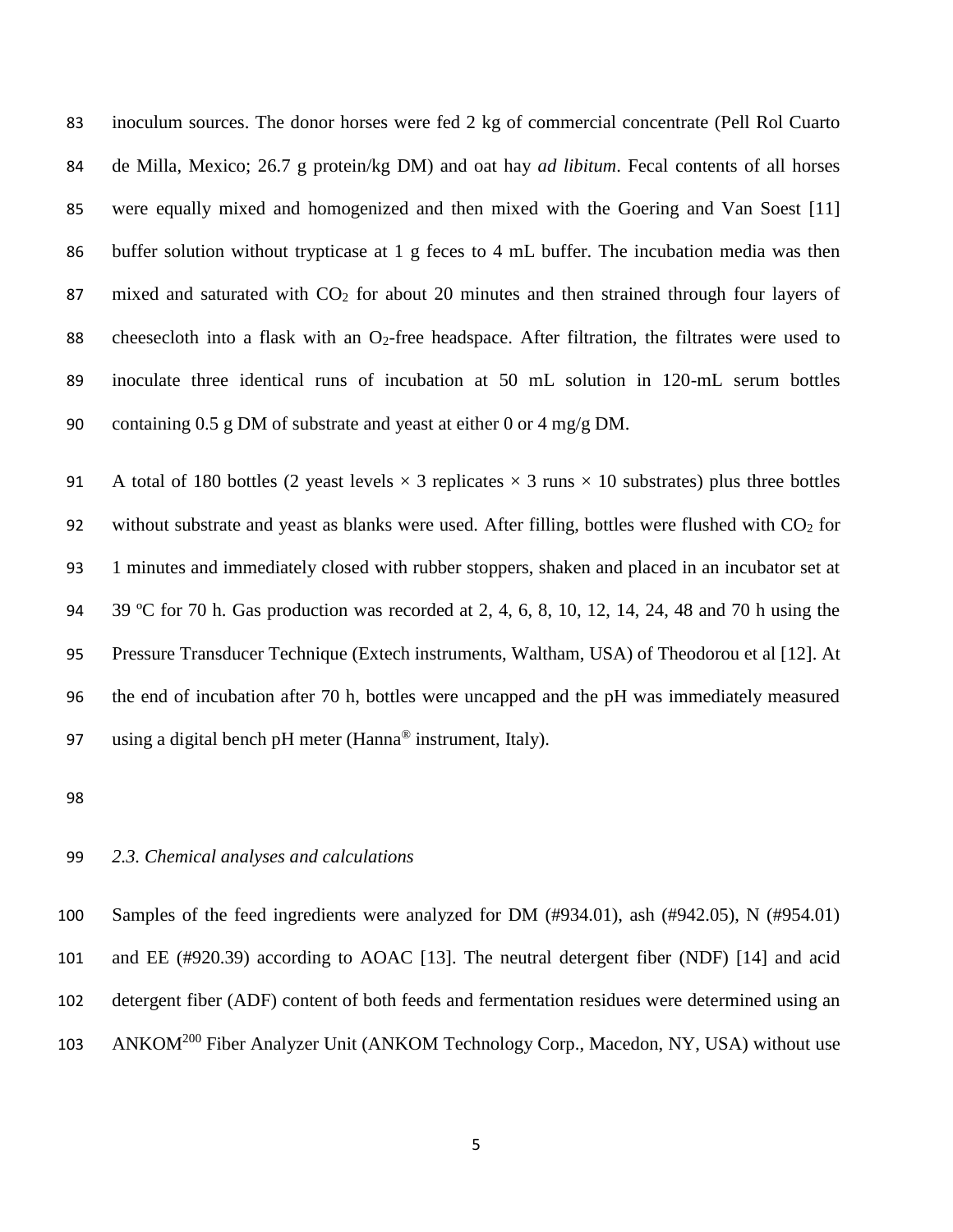of an alpha amylase but with sodium sulfite in the neutral detergent solution. Both NDF and ADF are expressed without residual ash.

 To estimate the kinetic parameters of GP, results of GP (mL/g DM) were fitted using the NLIN option of SAS [15] according to the equation of France et al [16] as:

108 
$$
A = b \times (1 - e^{-c(t-L)})
$$

 where: A is the volume of GP at time t; *b* is the asymptotic GP (mL/g DM); *c* is the rate of GP (/h), and *L* (h) is the discrete lag time prior to GP. Metabolizable energy (ME, MJ/kg DM) and *in vitro* organic matter digestibility (IVOMD, g/kg DM) were estimated according to Menke et al [17].

#### *2.4. Statistical Analyses*

 Data of each of the three runs within the same sample of the four individual samples of ingredients were averaged before statistical analysis. Mean values of each individual sample were used as the experimental unit. Data of measured parameters were analyzed using the PROC GLM option of SAS [15] as:

119 
$$
Y_{ijk} = \mu + F_i + D_j + (F \times D)_{ij} + E_{ijk}
$$

120 Where:  $Y_{ijk}$  is every observation of the *i*th feed  $(F_i)$  with *j*th yeast level  $(D_i)$ ;  $\mu$  is the general 121 mean;  $(F \times D)_{ii}$  is the interaction between feed ingredient and yeast level;  $E_{ijk}$  is the experimental error. Statistical significance was declared at *P <* .05.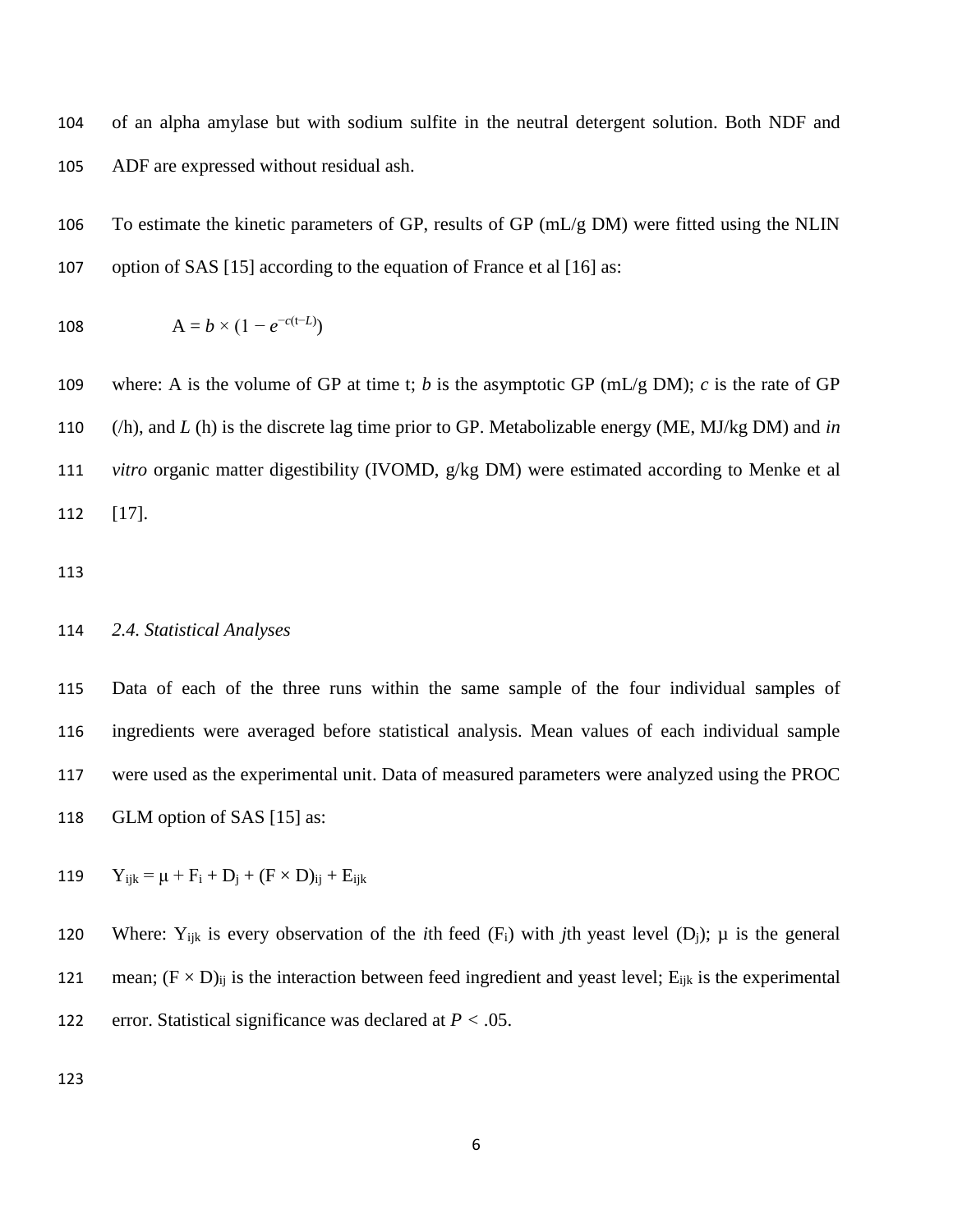#### **3. Results**

#### *3.1. Chemical Composition*

 The chemical composition differed between concentrate feed ingredients and the forage feeds (Table 1). A high CP content was observed with soybean meal (concentrate), alfalfa hay (forage) and the corn gluten meal (concentrate). In the other hand, higher NDF contents were observed with forage ingredients than concentrate ingredients. The highest NSC contents were observed with oat grain. However, the chemical composition of all feed ingredients was comparable with those reported in the NRC [2] of horse nutrition.

#### *3.2. In Vitro Gas Production*

134 Interactions between ingredients  $\times$  yeast level occurred ( $P \leq .020$ ) for the asymptotic GP and GP at 48 and 70 h of incubation (Table 2). Moreover, the asymptotic GP, the rate of GP, GP at 24, 48 and 70 h of incubation, fermentation pH, ME, IVOMD and MBP were different (*P <* .05) between forages and concentrates. Yeast addition increased (*P <* .001) the asymptotic GP of concentrates compared to forage with or without yeast addition. However, yeast decreased (*P <* .001) the rate of GP from concentrates and forage compared to forage without yeast, with no effect (*P >* .05) on lag time. During fermentation (2 h of incubation), concentrates with yeast addition had higher (*P <* .05) GP compared to concentrates without yeast, with no difference (*P >* .05) compared to forages either with or without yeast; however, during the incubation hours from 24 to 70 h forages with or without yeast has lower (*P <* .05) GP compared to concentrates 144 with yeast addition. With no yeast effect  $(P = .574)$ , forage increased fermentation pH compared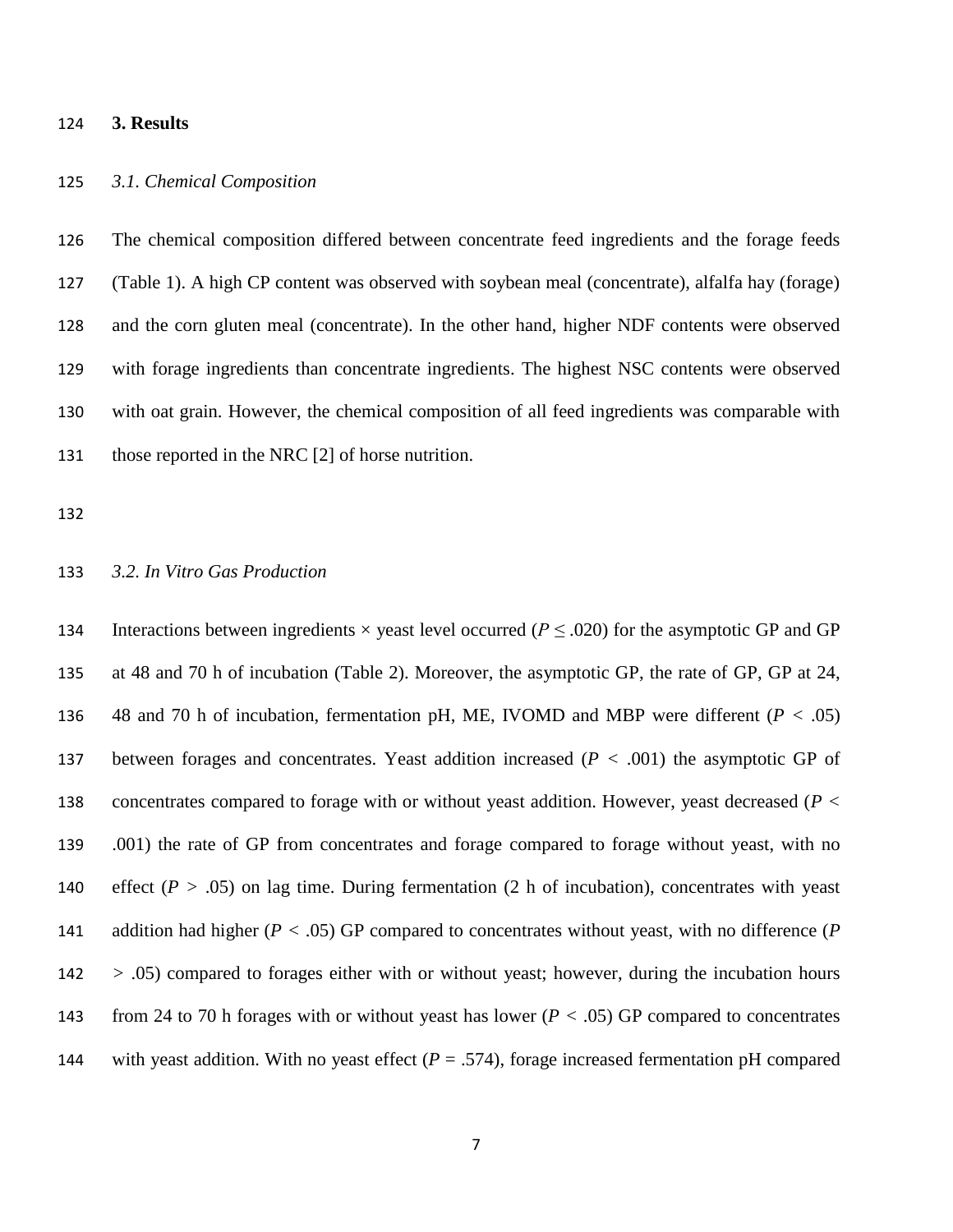to concentrates. Concentrates with yeast had higher (*P <* .05) ME, IVOMD and MBP compared to concentrates without yeast and compared to forages with or without yeast addition (Table 2).

#### *3.3. Regression Analysis of Data*

 Data on Table (3) shows the occurrence of ingredient × yeast interactions (*P <* .01) for the 150 asymptotic GP, GP, ME, IVOMD and MBP. All measured parameters differed ( $P \le 0.002$ ) 151 between the incubated substrates. Moreover, yeast addition affected ( $P \le 0.008$ ) all measured parameters except the lag time and fermentation pH. Yeast had no effect (*P >* .05) on GP or fermentation kinetics of corn gluten meal. On the contrary, yeast addition increased (*P <* .05) the asymptotic GP of oat grain and soybean meal. Besides, yeast addition had no effect (*P >* .05) on the rate of GP or lag time of oat grain and soybean meal. Yeast addition increased (*P <* .05) GP during fermentation with increased effect (*P <* .05) during the incubation at 24 to 70 h of incubation (Table 3).

#### **4. Discussion**

 The in vitro technique of Theodorou et al [12] has been used successfully to study the nutritive value of ruminant feeds *in vitro.* Moreover, in equine nutrition, the technique of Theodorou has been used successfully to evaluate feed nutritive value [4,18]. The only difference between ruminant and equine studies is the use of feces as the source of inocula in equine studies instead of rumen fluid [4,18]. Using rumen fluid or feces as a source of inoculum showed the same amounts of gases from feeds [19].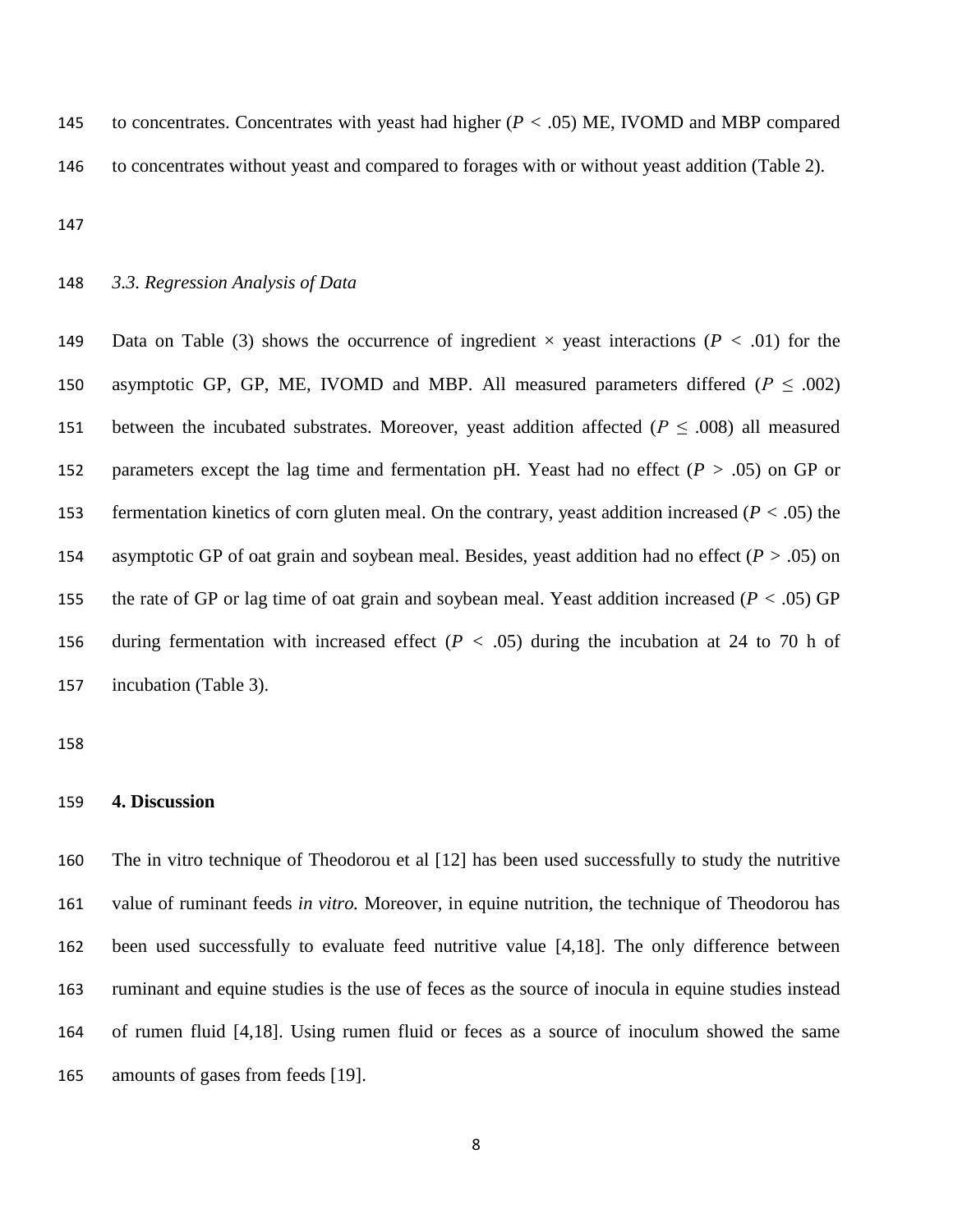#### *4.1. Chemical Composition*

 Within each ingredient type (concentrates vs. forages) and also between different feed ingredients, the chemical composition widely varied due to the genotype of the feed, the growing conditions, production environments, and the interaction between environment and genotypes [21]. Other factor including variations in climate, soil, harvesting conditions and post-harvesting treatments cannot be ignored [21]. This was reflected as different individual fermentation characteristics with different incubated substrates.

#### *4.2. In Vitro Fermentation*

 The interactions between feed ingredient and yeast addition reveal that the asymptotic GP and the accumulated GP from 48 to 70 h of incubation differed between feed ingredients and yeast addition. Besides, the asymptotic GP, the rate of GP, and fermentation kinetics including pH, ME, IVOMD and MBP were different between forages and concentrates. Therefore, the main effect of feed ingredients and yeast will be discussed instead of individual feed ingredients. The chemical composition was varied between concentrates and forages, and also between individual feeds, and is the main reason for differed fermentation kinetics. The chemical composition and in vitro fermentation kinetics showed that concentrate ingredients had higher nutritive value (i.e. availability of nutrients for ruminal microflora activity) than the forage ingredients [4,6,7]. Availability of essential nutrients required for rumen microorganisms activity will stimulate the degradability of different nutrients [20]. The production of gases from roughages depends on the protein and fiber contents of feeds [20]. As shown in Table 1, increased CP content of feeds was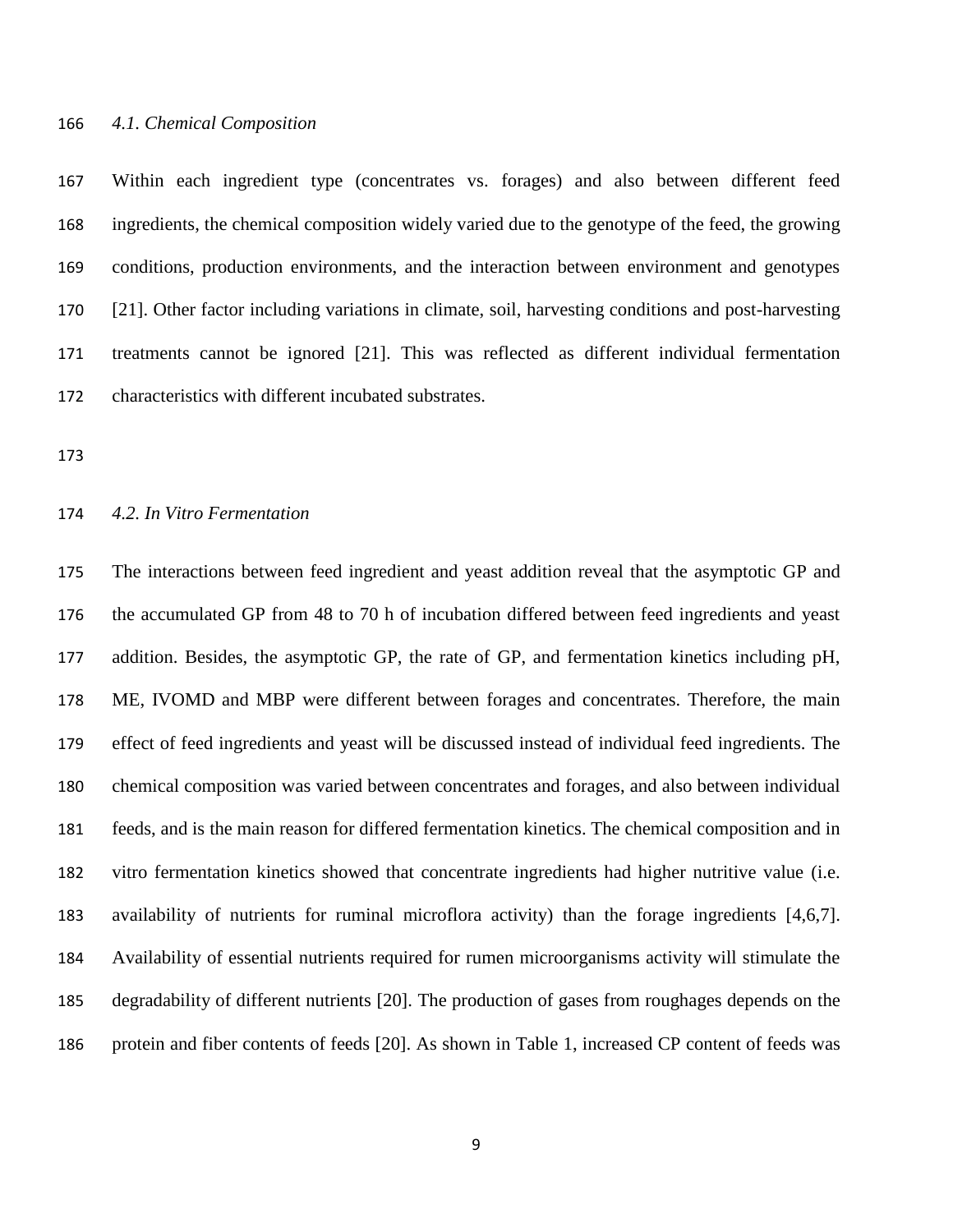inversely related to fiber content [7,22]. This phenomenon had a great effect on the asymptotic GP and in vitro GP at different hours of incubation.

 Higher GP from concentrates compared to forages reveals the concentrates higher content of highly fermentable constituents compared to slowly fermented constituents with forage feeds. In addition, the effect of yeast addition on the asymptotic GP was clearer with concentrates than with the forage with or without yeast addition. Regression analysis showed a strong relationship between CP and NSC contents of concentrate feeds and a weak relationship between GP and NDF content of forage feeds. The response to the addition of dietary yeast depends on many factors including yeast source, feed type and composition, method of application method, and yeast level [7,23,24]. Besides, yeast addition increased the asymptotic GP of oat grain and soybean meal. This is related to the chemical composition of each feed ingredient [4,6,7]. *Saccharomyces cerevisiae* has the ability to stimulate the microbial cellulolytic growth and activity in the hindgut resulting in an improved fiber digestion [25,26]. The main end-products of dietary carbohydrates fermentation are acetate, propionate and butyrate as well as the gases, hydrogen, carbon dioxide and methane [27]. Yeast not only has the ability to increase GP, but also, can induce qualitative changes in the produced gases; decrease methane and ammonia production [28].

 Callaway and Martin [29] suggested that *S. cerevisiae* has the ability to provide ruminal microflora with some important nutrients and nutritional cofactors required for their activities. In another experiment, Newbold et al [30] and Jouany [31] validated the ability of *S. cerevisiae* to scavenge excess oxygen from the rumen creating an optimal environment for rumen anaerobic bacteria. In addition, *S. cerevisiae* has the ability to provide a focal point for the development of a stable microbial consortium and an environment that promotes the growth of beneficial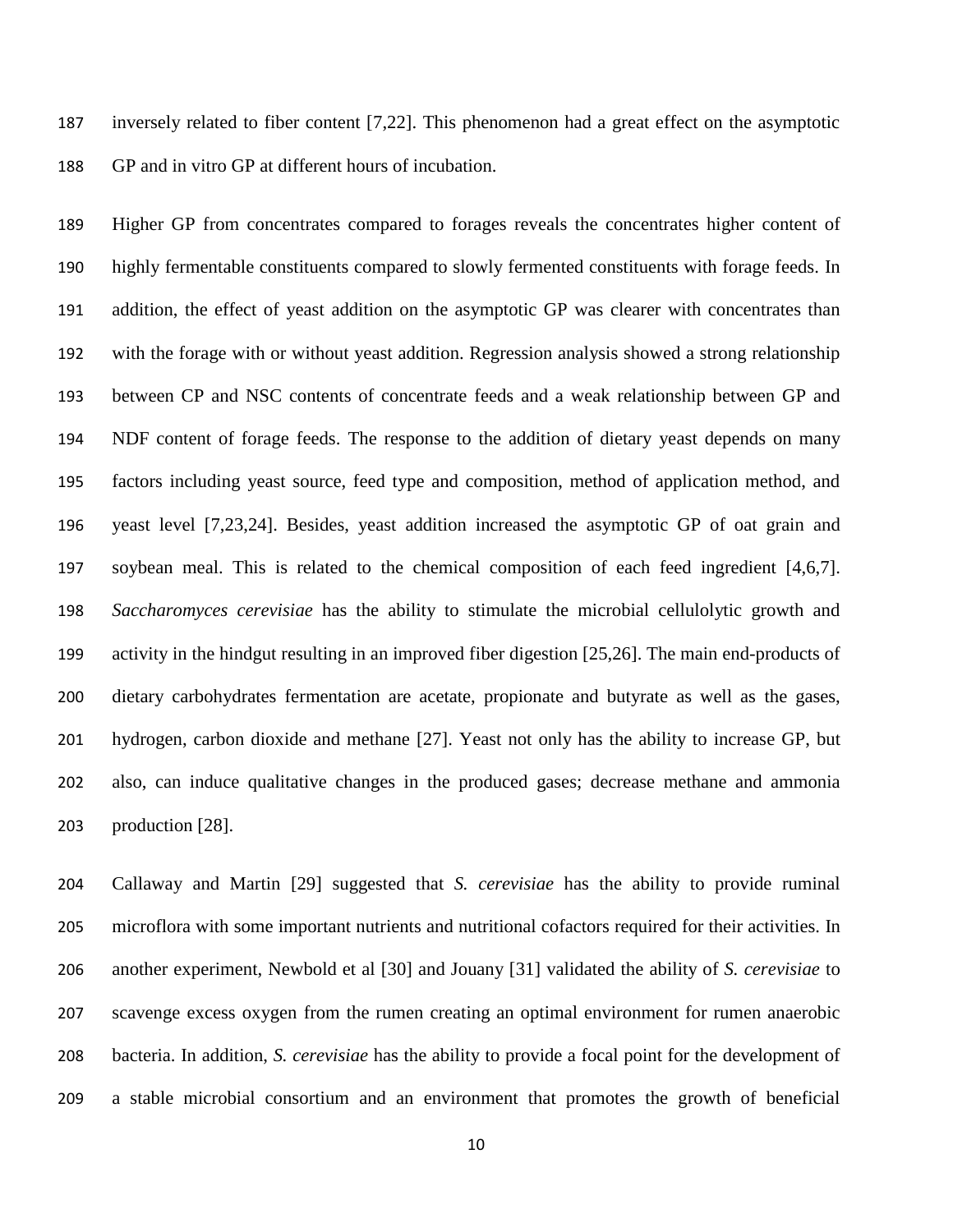microorganisms around substrates [31]. Salem et al [5] indicated that live yeasts positively altered the microbial balance in the hindgut of horses. Besides, Medina et al [32] observed that yeast feeding stimulated the population of cellulolytic bacteria and their activity. In their experiment, Lattimer et al [8] suggested that *S. cerevisiae* addition caused an improved energetics of the microflora resulting in improved microbial balance in the hindgut, stimulated cellulolytic bacteria activity, increased nutrients digestibility, and increased GP.

 Forages increased fermentation pH compared to concentrates, with no effect of yeast addition. Moreover, for the individual feed ingredients, yeast did not affect fermentation pH and lag time. Concentrates compared to forage showed increased fermentation pH with no effect of yeast addition before incubation revealing that fecal pH depend on the fermented substrate [7]. Fermentation of concentrates produced higher concentration of lactate which is known to lower the pH compared to the forage which produce less lactate and maintain a more desirable pH in the cecum [25, 33].

 Yeast addition was effective from 24 to 70 h of incubation. This may be due to the time required for the release of slowly fermented materials from forage feeds compared to the concentrate feeds. For forages, time was necessary for degradation of forage feeds, and therefore less gas was produced in the first few hours of incubation. Reddy [34] and Elghandour et al [35] observed lower gas volume as the roughage level increased in the diet. Increased cell-wall components with forages compared to the concentrates was considered to suppress microbial activity through a reduction in the availability of rapidly fermented carbohydrates [36].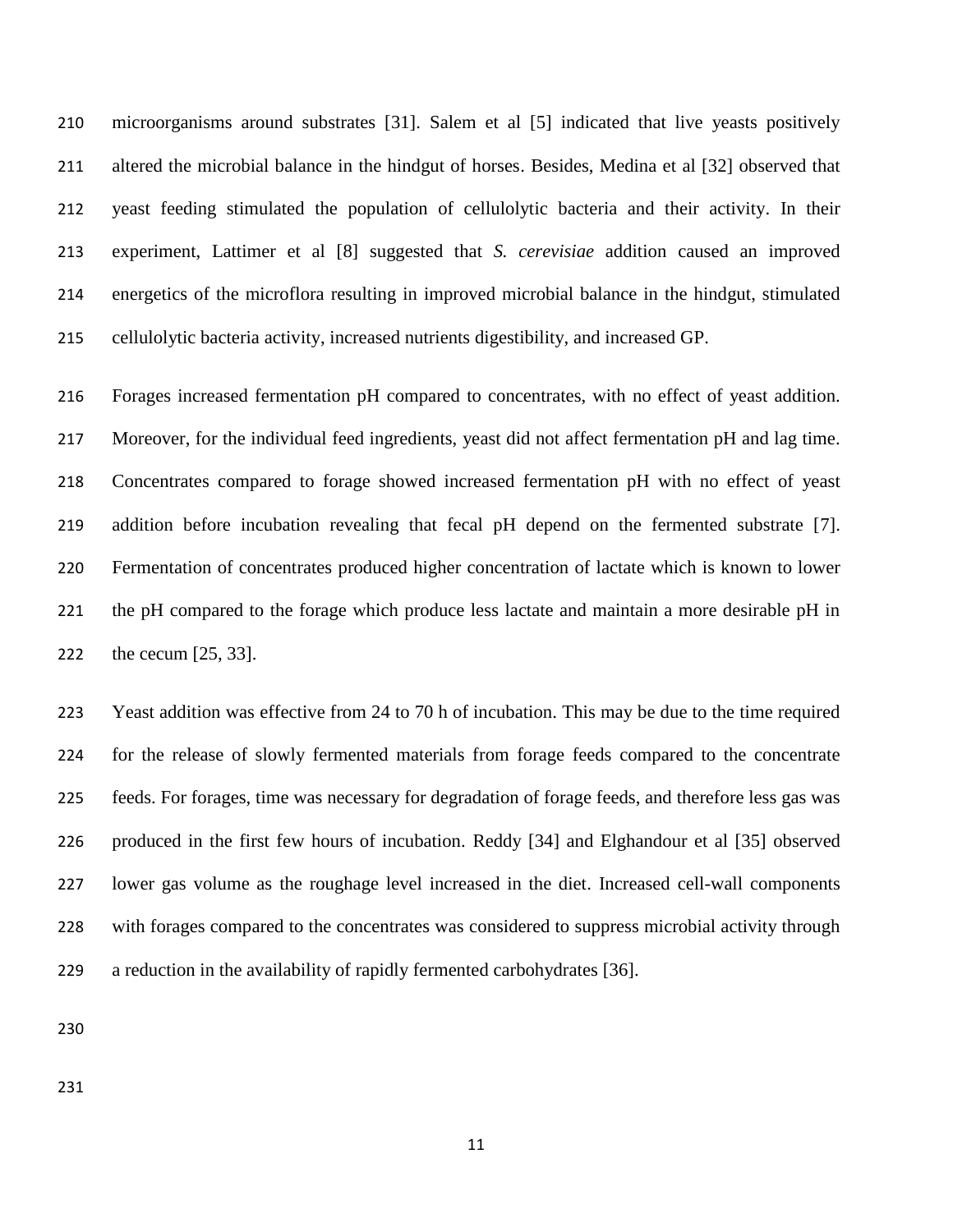#### **5. Conclusions**

 The responses to *S. cerevisiae* addition varied among the tested feed ingredients. The effect was more effective with concentrates than with forages. However, the addition of *S. cerevisiae* improved fermentation kinetics and gas production of forage ingredients. The results of the present study suggest that the *S. cerevisiae* can support ruminal fermentation of forages at the 237 level of 4  $g/kg$  DM.

#### **Acknowledgements**

 Authors would like to thank the financial support from Universidad Autónoma del Estado de México of the project #3706/2014 CID.

#### **References**

- [1] Brooks CC, Campbell CM. Horse nutrition. Honolulu: University of Hawaii; 1981.
- 245 [2] NRC. Nutrient requirements of horses. 6th ed. Washington, DC: National Academy Press; 2007.
- [3] Clarke LL, Roberts MC, Argenzio RA. Feeding and digestive problems in horses: physiologic responses to a concentrate meal. Vet Clin North Am Equine Pract 1990;6:433– 51.
- [4] Elghandour MM, Kholif AE, Lopez S, Mendoza GD, Odongo NE, Salem AZM. *In vitro* gas,
- methane and carbon dioxide productions of high fibrous diet incubated with fecal inocula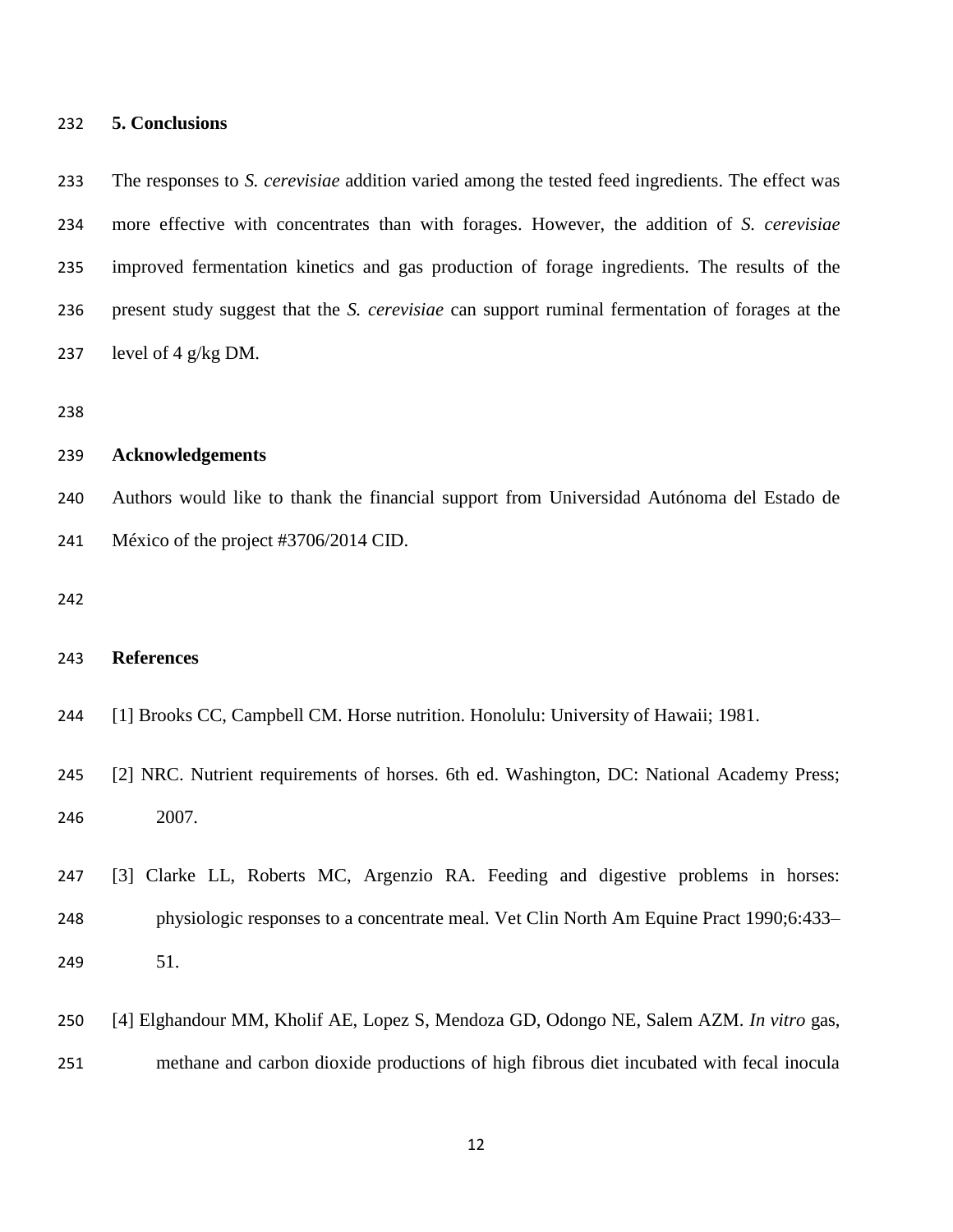- from horses fed live yeasts in response to the supplementation with different yeast additives. J Equine Vet Sci 2016; 38: 64–71.
- [5] Salem AZM, Elghandour MMY, Kholif AE, Barbabosa A, Camacho LM, Odongo NE. The Effect of feeding horses a high fiber diet with or without live yeast cultures supplementation on feed intake, nutrient digestion, blood chemistry, fecal coliform count and *in vitro* fecal fermentation. J Equine Vet Sci 2016; 39:12–19.
- [6] Elghandour MMY, Chagoyán JCV, Salem AZM, Kholif AE, Castañeda JSM, Camacho LM, Cerrillo-Soto MA. Effects of Saccharomyces cerevisiae at direct addition or pre-incubation
- on in vitro gas production kinetics and degradability of four fibrous feeds. Ital J Anim Sci 2014; 13: 295–301.
- [7] Elghandour MMY, Vázquez Chagoyán JC, Salem AZM, Kholif AE, Martínez Castañeda JS, Camacho LM, Buendía G. *In Vitro* Fermentative capacity of equine fecal Inocula of 9 fibrous forages in the presence of different levels of *Saccharomyces cerevisiae*. J Equine Vet Sci 2014; 34: 619–625
- [8] Lattimer JM, Cooper SR, Freeman DW, Lalman DA. Effects of Saccharomyces cerevisiae on *in vitro* fermentation of a high concentrate or high fiber diet in horses. Proceedings of the 268  $19^{th}$  Symposium of the Equine Science Society, Tucson, AZ; 2005. p. 168–173.
- [9] Velázquez AE, Kholif AE, Elghandour MM, Salem AZM, de Oca Jiménez RM, Pliego AB, Odongo N, Bórquez JL, Cipriano M, Olivares J. Effect of partial replacement of steam- rolled corn with soybean hulls or prickly pear cactus in the horse's diet in the presence of live Saccharomyces cerevisiae on in vitro fecal gas production. J Equine Vet Sci,2016; 42,: 94-101.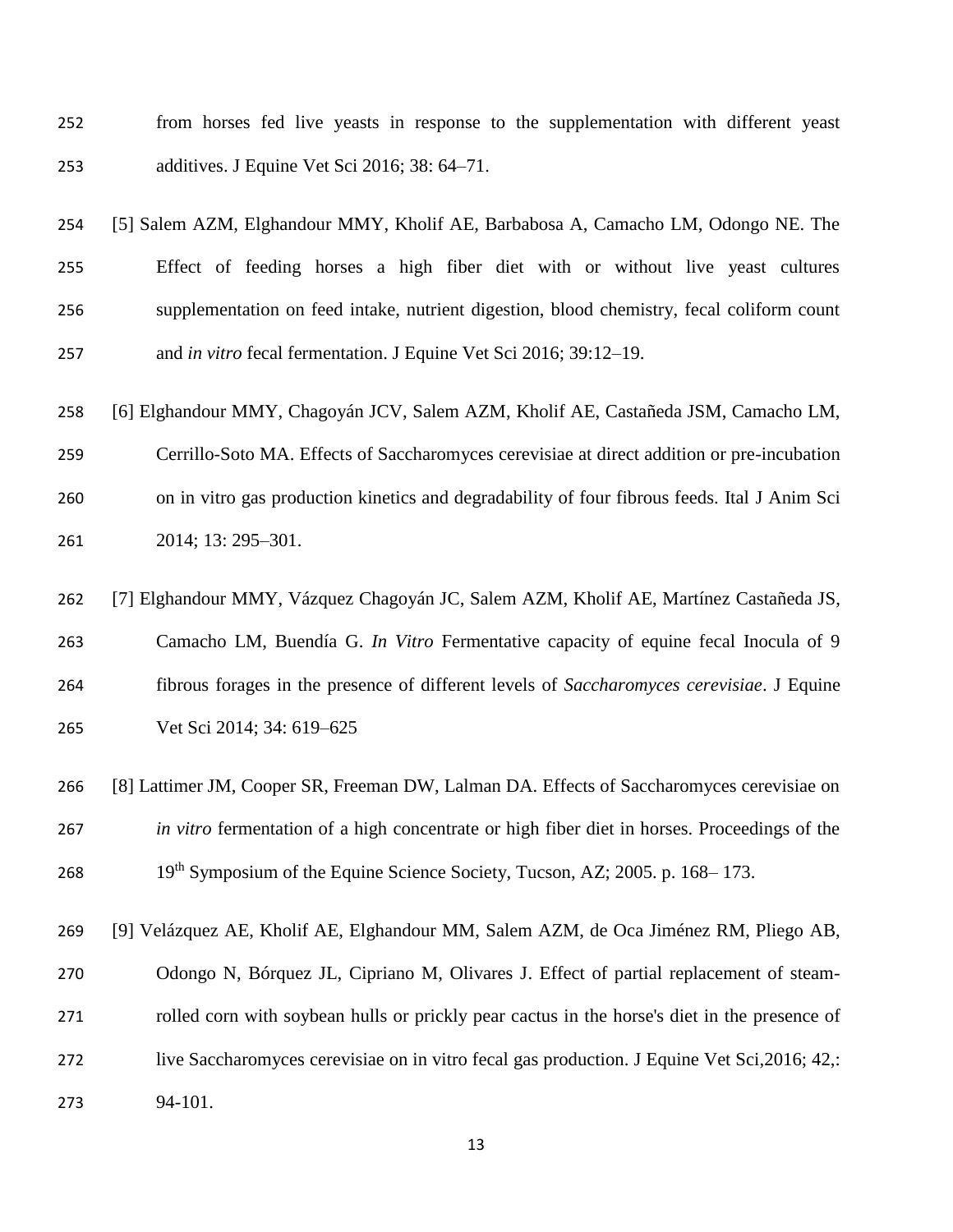- [10] Glade MJ, Biesik LM. Enhanced nitrogen retention in yearling horses supplemented with yeast culture. J Anim Sci 1986; 62: 1635.
- [11] Goering MK, Van Soest PJ. Forage fibre analysis (apparatus, reagents, procedures and some applications). Agricultural Research Service, USDA, Washington, DC, USA; 1970.
- [12] Theodorou MK, Williams BA, Dhanoa MS, McAllan AB, France J. A simple gas production method using a pressure transducer to determine the fermentation kinetics of ruminant feeds. Anim Feed Sci Technol 1994;48: 185–97.
- [13] Association of Official Analytical Chemists (AOAC). Official methods of analysis. 16th ed. Arlington, VA, USA: AOAC; 1997.
- [14] Van Soest PJ, Robertson JB, Lewis BA. Methods for dietary fibre, neutral detergent fibre, and non-starch carbohydrates in relation to animal nutrition. J Dairy Sci 1991;74:3583–97.
- [15] SAS. User's guide: statistics, version 9.0. Cary, NC: SAS Institute; 2002.
- [16] France J, Dijkstra J, Dhanoa MS, López S, Bannink A. Estimating the extent of degradation of ruminant feeds from a description of their gas production profiles observed *in vitro*: derivation of models and other mathematical considerations. Br J Nutr 2000; 83: 143–50.
- [17] Menke KH, Raab L, Salewski A, Steingass H, Fritz D, Schneider W. The estimation of the digestibility and metabolizable energy content of ruminant feedstuffs from the gas production when they are incubated with rumen liquor in vitro. J Agr Sci 1979;92: 217–22.
- [18] Kholif AE, Baza-García LA, Elghandour MM, Salem AZM, Barbabosa A, Domínguez-Vara
- IA, Sanchez-Torres JE. *In vitro* assessment of fecal inocula from horses fed on high-fiber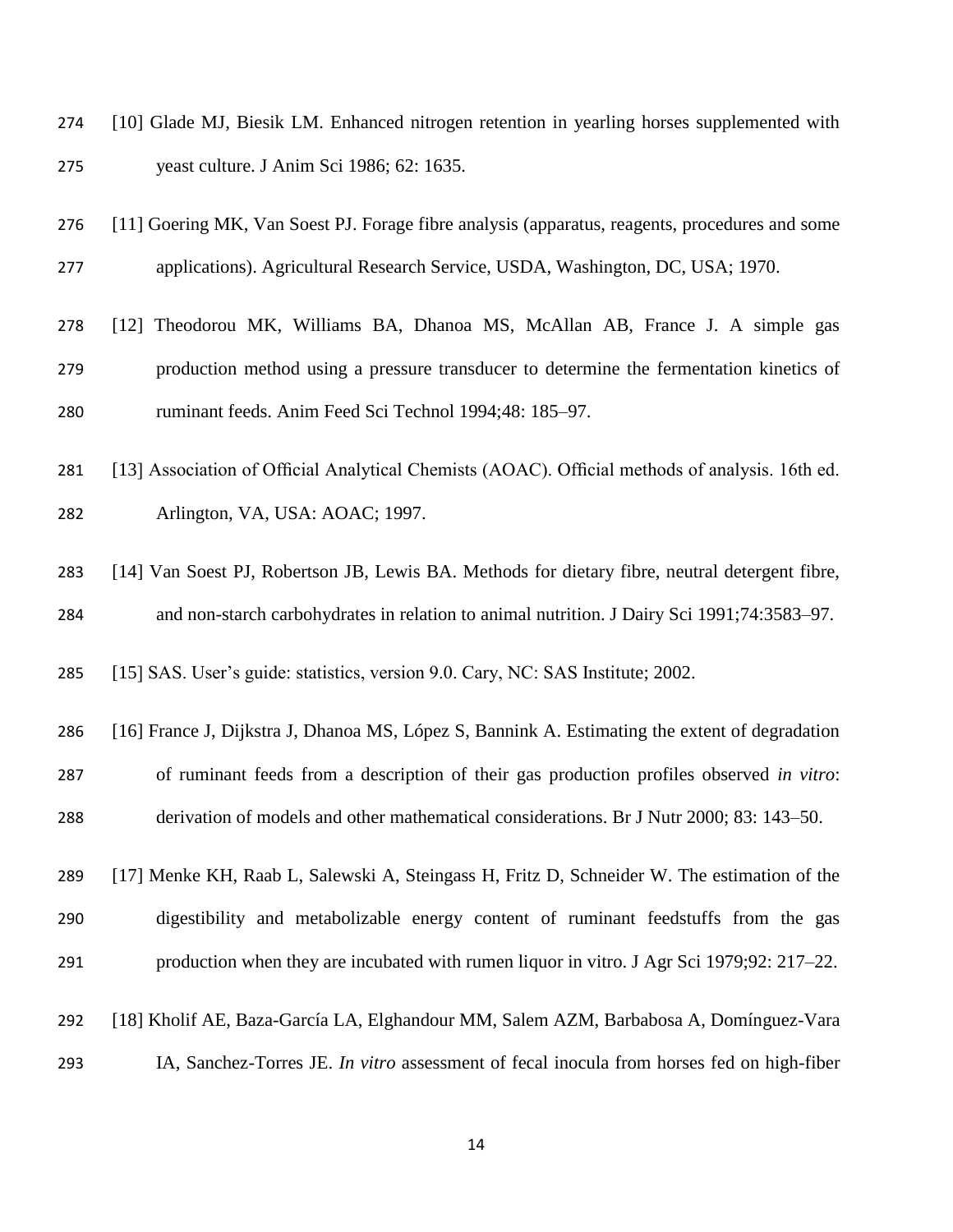| 294 | diets with fibrolytic enzymes addition on gas, methane and carbon dioxide productions as            |
|-----|-----------------------------------------------------------------------------------------------------|
| 295 | indicators of hindgut activity. J Equine Vet Sci. 2016; 39: 44–50.                                  |
| 296 | [19] Lowman RS, Theodorou MK, Hyslop JJ, Dhanoa MS, Cuddeford D. Evaluation of an in                |
| 297 | vitro batch culture technique for estimating the <i>in vivo</i> digestibility and digestible energy |
| 298 | content of equine feeds using equine faeces as the source of microbial inoculum. Anim               |
| 299 | Feed Sci Technol 1999;80: 11-27.                                                                    |
| 300 | [20] Paya H, Taghizadeh A, Janmohammadi H, Moghadam GA. Nutrient digestibility and gas              |
| 301 | production of some tropical feeds used in ruminant diets estimated by the in vivo and in            |
| 302 | vitro gas production techniques. Am J Anim Vet Sci 2007;2:108-13.                                   |
| 303 | [21] Welch RW. The chemical composition of oats. In: Welch R, editor. The oat crop:                 |
| 304 | production and utilization. London: Chapman & Hall; 1995.                                           |
| 305 | [22] Radhakrishnan L, Murugan M, Sivakumar T. Biomass yield, chemical composition and               |
| 306 | nutritive value of Desmanthus virgatus (hedge lucerne) for sheep. Anim Feed Sci Technol             |
| 307 | 2007;7: 119-23.                                                                                     |
| 308 | [23] Yalçın S, Yalçın S, Can P, Gürdal AO, Ba_gc C, Eltan Ö. The nutritive value of live yeast      |
| 309 | culture (Saccharomyces cerevisiae) and its effect on milk yield, milk composition and               |
| 310 | some blood parameters of dairy cows. Asian-Aust J Anim Sci 2011; 24: 1377–85.                       |
| 311 | [24] Patra AK. The use of live yeast products as microbial feed additives in ruminant nutrition.    |
| 312 | Asian J Anim Vet Adv 2012;7: 366–75.                                                                |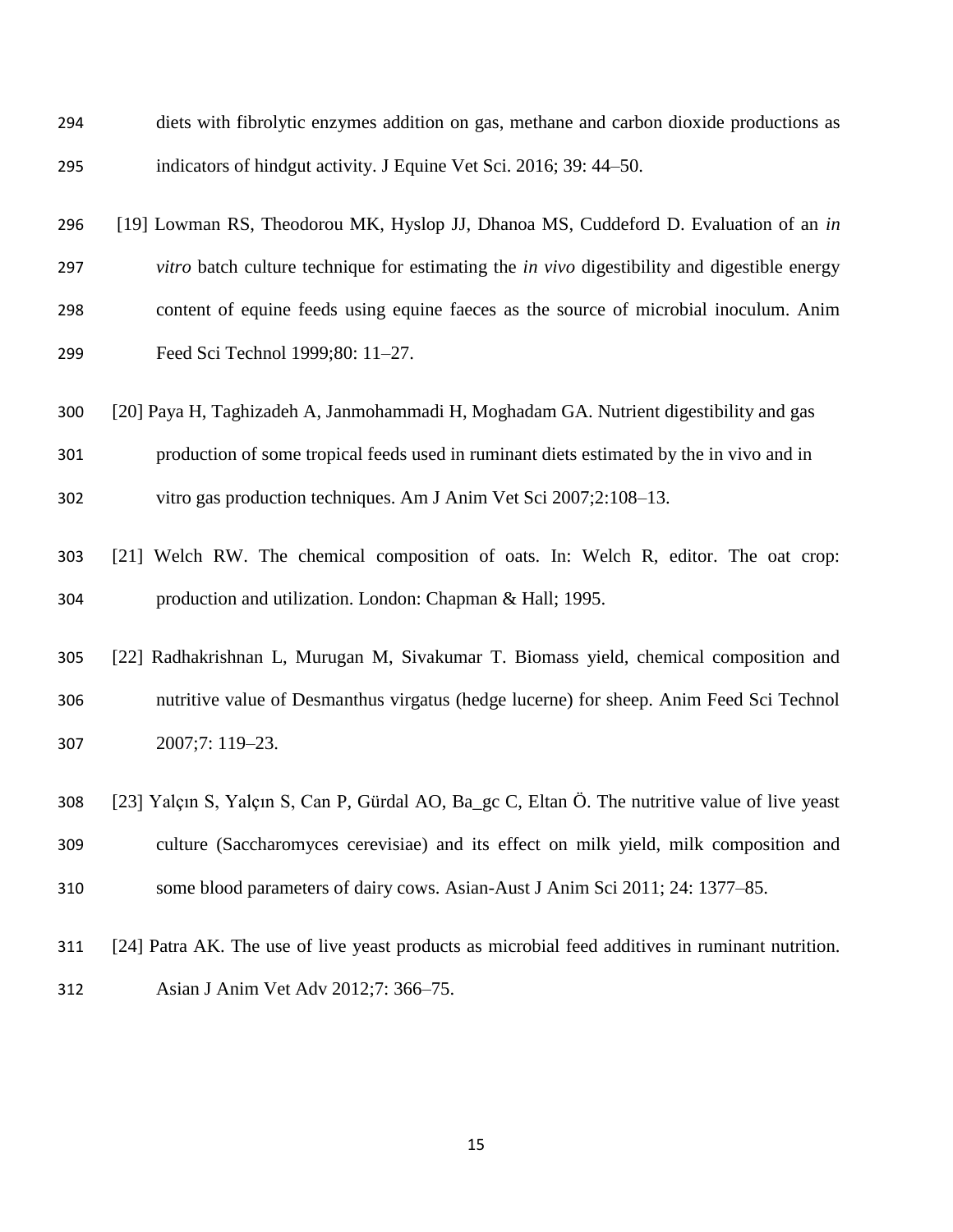| 313 | [25] Glade MJ. Dietary yeast culture supplementation of mares during late gestation and early    |
|-----|--------------------------------------------------------------------------------------------------|
| 314 | lactation: effects on dietary nutrient digestibilities and fecal nitrogen partitioning. J Equine |
| 315 | Vet Sci 1991; 11:10–6.                                                                           |

- [26] Jouany JP, Medina B, Bertin G, Juiliand V. Effect of live yeast culture supplementation on hindgut microbial communities and their polysaccharides and glycoside hydrolase activities in horses fed high-fiber or high-starch diet. J Anim Sci 2009;87:2844–52.
- [27] Makkar HPS. Applications of the in vitro gas method in the evaluation of feed resources, and enhancement of nutritional value of tannin-rich tree/browse leaves and agro-industrial by-products. Development and field evaluation of animal feed supplementation packages, pp.23-40; 2002.
- [28] Hristov AN, Oh J, Firkins JL, Dijkstra J, Kebreab E, Waghorn G, Makkar HPS, Adesogan A, Yang W, Lee C, Gerber PJ, Henderson B, Tricarico J. Mitigation of methane and nitrous
- oxide emissions from animal operations: I. A review of enteric methane mitigation options. J
- Anim Sci 2013; 91: 5045–5069.
- [29] Callaway ES, Martin SA. Effects of a Saccharomyces cerevisiae culture on ruminal bacteria that utilize lactate and digest cellulose. J Dairy Sci 1997;80:2035–44.
- [30] Newbold CJ, Wallace RJ, McIntosh FM. Mode of action of the yeast *Saccharomyces cerevisiae* as a feed additive for ruminants. Br J Nutr 1996; 76: 249–61.
- [31] Jouany, J.-P., 2001. A new look to at yeast culture as probiotics for ruminants. Feed Mix 9:17-19.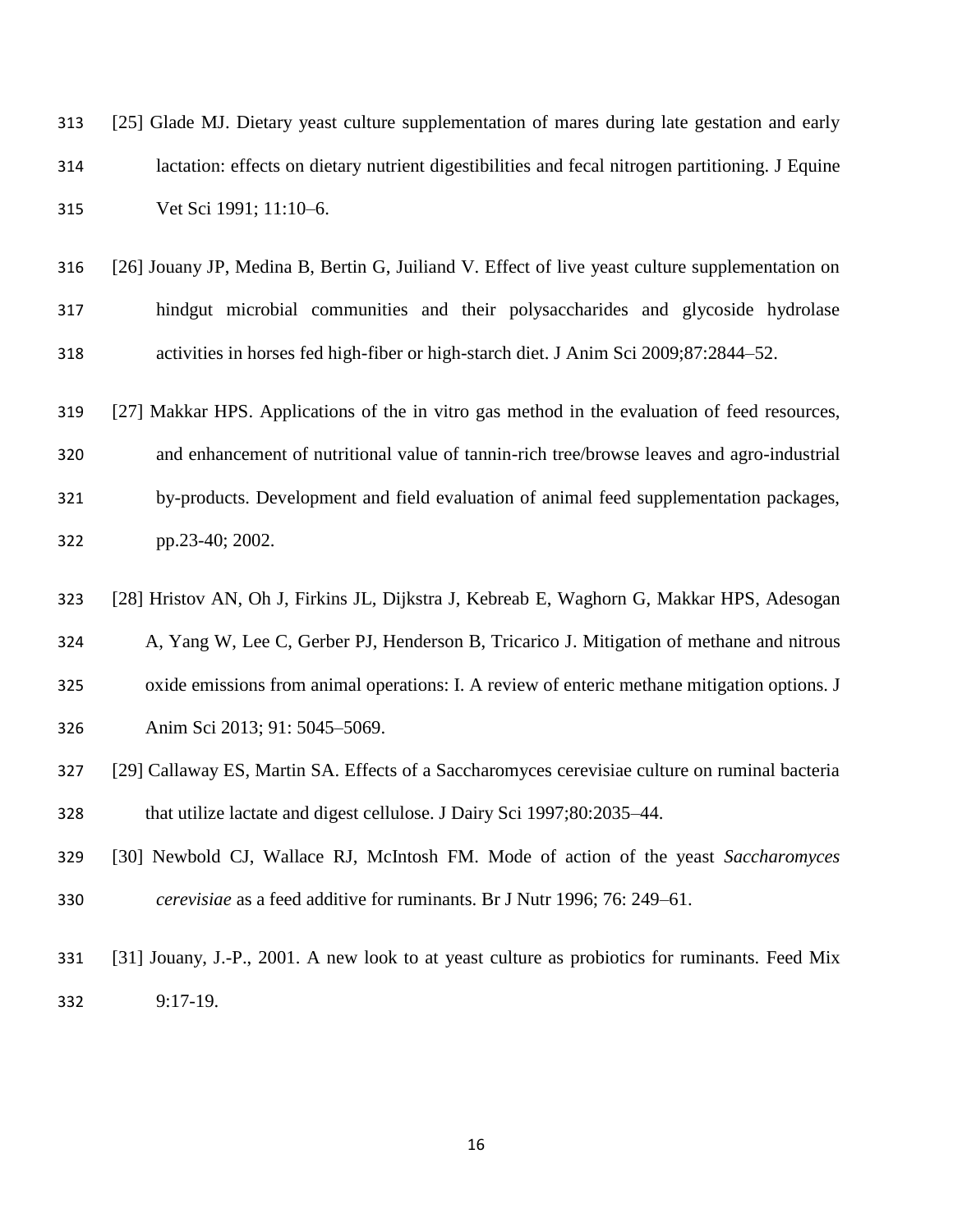| 333 | [32] Medina M, Girard ID, Jacotot E, Julliand V. Effect of a preparation of Saccharomyces              |
|-----|--------------------------------------------------------------------------------------------------------|
| 334 | <i>cerevisiae</i> on microbial profiles and fermentation patterns in the large intestine of horses fed |
| 335 | a high fiber or a high starch diet. J Anim Sci 2002;80: 2600–9.                                        |

- [33] Hall MM, Miller-Auwerda PA. Effect of a Saccharomyces cerevisiae pelleted product on
- cecal pH in the equine hindgut. Proceedings of the 19th Equine Science Society Symposium. Arizona State University, AZ; 2005. p. 45–46.
- [34] Reddy B. Utilization of red gram (Cajanus cajan) by-products for intensive goat production. PhD, Ranga Agricultural University, Hyderabad, India, 2003.
- [35] Elghandour MMY, Kholif AE, Marquez-Molina O, Vazquez-Armijo JF, Puniya AK, Salem AZM. Influence of individual or mixed cellulase and xylanase mixture on in vitro rumen gas production kinetics of total mixed rations with different maize silage and concentrate ratios. Turk J Vet Anim Sci 2015; 39(4): 435-442.
- [36] Wilson JR, Hatfield RD. Structural and chemical changes of cell wall types during stem development: consequences for fibre degradation by rumen microflora. Aust J Agric Res 1997; 48: 165–180.
- [37] Chiquette J. Evaluation of the protective effect of probiotics fed to dairy cows during a subacute ruminal acidosis challenge. Anim Feed Sci Technol 2009; 153(3): s278-291.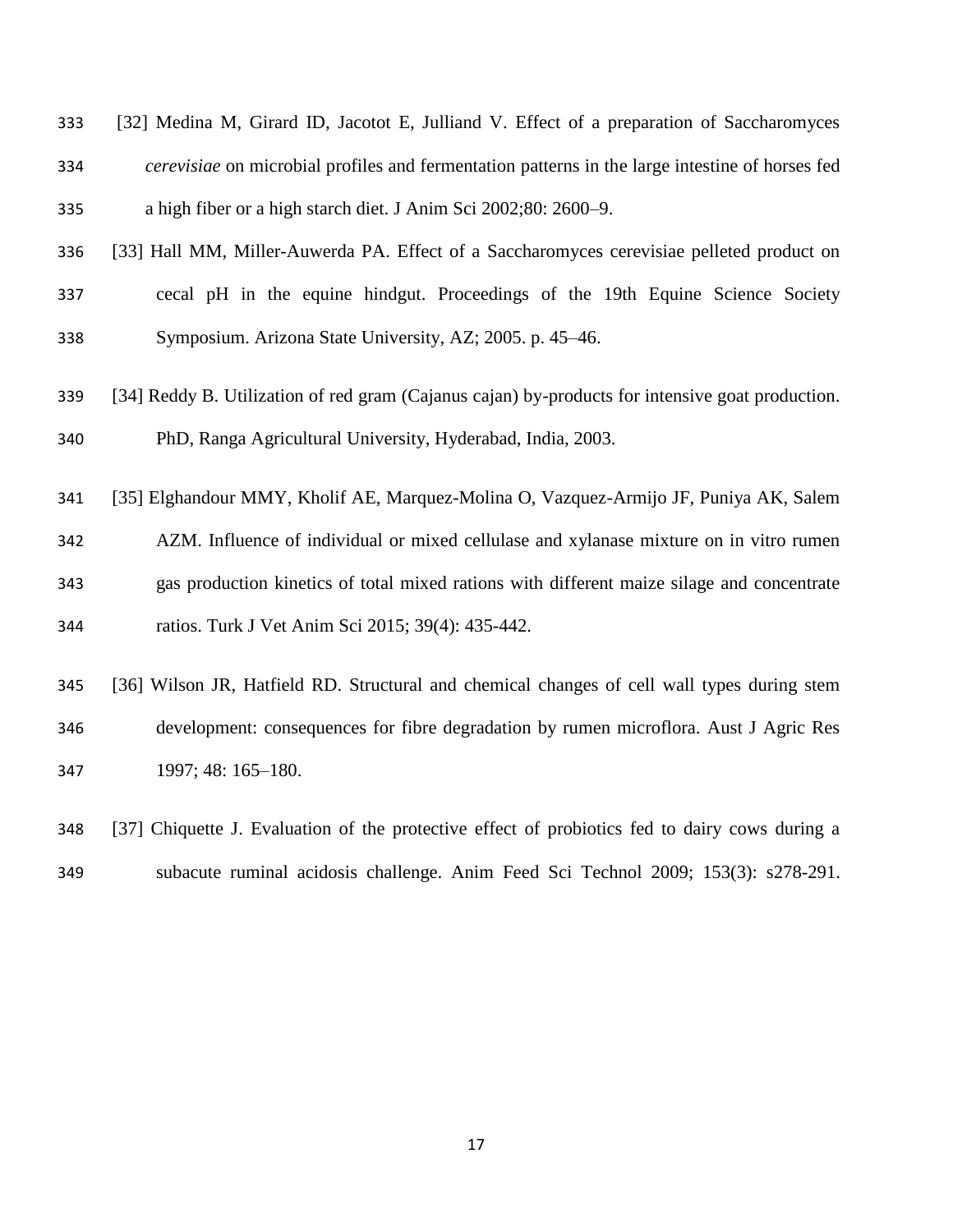# **Table 1.**

Chemical composition (g/kg DM) of the ingredients used as substrates.

|                              | Corn gluten meal | Soybean meal | Oat grain | Alfalfa hay |
|------------------------------|------------------|--------------|-----------|-------------|
| Organic matter               | 918.1            | 927.3        | 967.8     | 883.3       |
| Crude protein                | 210.6            | 397.6        | 117.2     | 220.3       |
| Ether extract                | 11.88            | 16.15        | 41.80     | 26.82       |
| Neutral detergent fiber      | 425.1            | 251.0        | 249.9     | 337.0       |
| Acid detergent fiber         | 98.6             | 61.2         | 65.9      | 214.8       |
| Non-structural carbohydrates | 270.5            | 262.5        | 558.9     | 299.2       |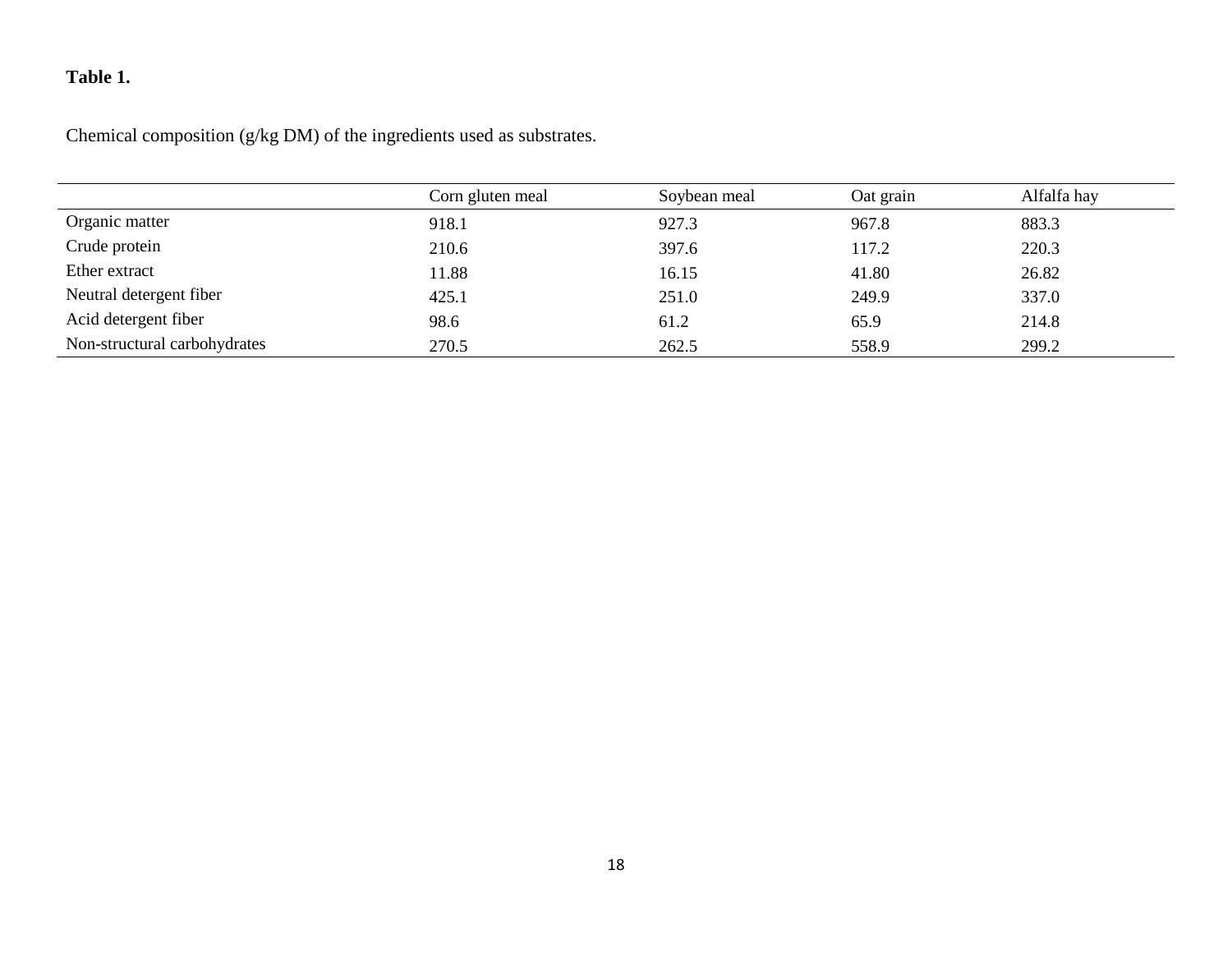### **Table 2.**

In vitro fecal gas kinetics and cumulative gas production of some concentrate versus forage feed ingredients during 70 hours of incubation as affected by addition of 4 mg/g DM (+) or absent (-) of yeast cultures.

|                                          | Concentrate |        | Forage |                    | <b>SEM</b> |            |         |                              |
|------------------------------------------|-------------|--------|--------|--------------------|------------|------------|---------|------------------------------|
|                                          |             | $+$    |        | $+$                |            | Ingredient | Yeast   | Ingredient $\times$<br>Yeast |
| Gas production parameters <sup>1</sup>   |             |        |        |                    |            |            |         |                              |
| $\boldsymbol{B}$                         | 181.4b      | 301.8a | 137.2b | 182.9b             | 13.44      | < 0.001    | < 0.001 | 0.007                        |
| $\cal C$                                 | 0.043bc     | 0.033c | 0.075a | 0.054 <sub>b</sub> | 0.0037     | < 0.001    | < 0.001 | 0.166                        |
| L                                        | 1.33        | 1.13   | 1.29   | 1.27               | 0.156      | 0.760      | 0.479   | 0.568                        |
| <i>In vitro</i> gas production (ml/g DM) |             |        |        |                    |            |            |         |                              |
| 2h                                       | 14.7b       | 17.7ab | 18.3a  | 18.2ab             | 0.93       | 0.032      | 0.132   | 0.100                        |
| 4h                                       | 28.1        | 34.19  | 34.1   | 34.4               | 1.71       | 0.079      | 0.066   | 0.100                        |
| 6h                                       | 40.4b       | 49.6a  | 47.6ab | 48.9ab             | 2.37       | 0.172      | 0.031   | 0.104                        |
| 8h                                       | 51.6b       | 63.9a  | 59.3ab | 62.0ab             | 2.93       | 0.334      | 0.014   | 0.104                        |
| 10h                                      | 61.9b       | 77.4a  | 69.4ab | 73.6ab             | 3.39       | 0.584      | 0.005   | 0.103                        |
| 12h                                      | 71.3b       | 89.9a  | 78.1ab | 84.1ab             | 3.79       | 0.899      | 0.002   | 0.102                        |
| 14h                                      | 80.0b       | 101.6a | 85.7b  | 93.5ab             | 4.12       | 0.773      | 0.007   | 0.098                        |
| 24h                                      | 113.5b      | 150.0a | 110.8b | 128.1b             | 5.24       | 0.022      | < 0.001 | 0.070                        |
| 48h                                      | 154.2bc     | 219.6a | 131.5c | 164.6b             | 6.69       | < 0.001    | < 0.001 | 0.020                        |
| 70 h                                     | 169.1b      | 252.3a | 135.7c | 175.7b             | 7.96       | < 0.001    | < 0.001 | 0.009                        |
| Fermentation kinetic <sup>2</sup>        |             |        |        |                    |            |            |         |                              |
| pH                                       | 6.41b       | 6.52ab | 6.80a  | 6.59ab             | 0.086      | 0.012      | 0.574   | 0.069                        |
| ME                                       | 6.35b       | 7.35a  | 5.78b  | 6.25 <sub>b</sub>  | 0.247      | 0.001      | 0.005   | 0.293                        |
| <b>IVOMD</b>                             | 437.7b      | 502.7a | 394.9b | 425.5b             | 18.23      | 0.002      | 0.011   | 0.350                        |
| <b>MBP</b>                               | 488.2b      | 556.5a | 483.3b | 515.5b             | 9.79       | 0.023      | < 0.001 | 0.070                        |

Different superscripts following means in the same row indicate differences at *P <* .05.

SEM is the standard error of the mean.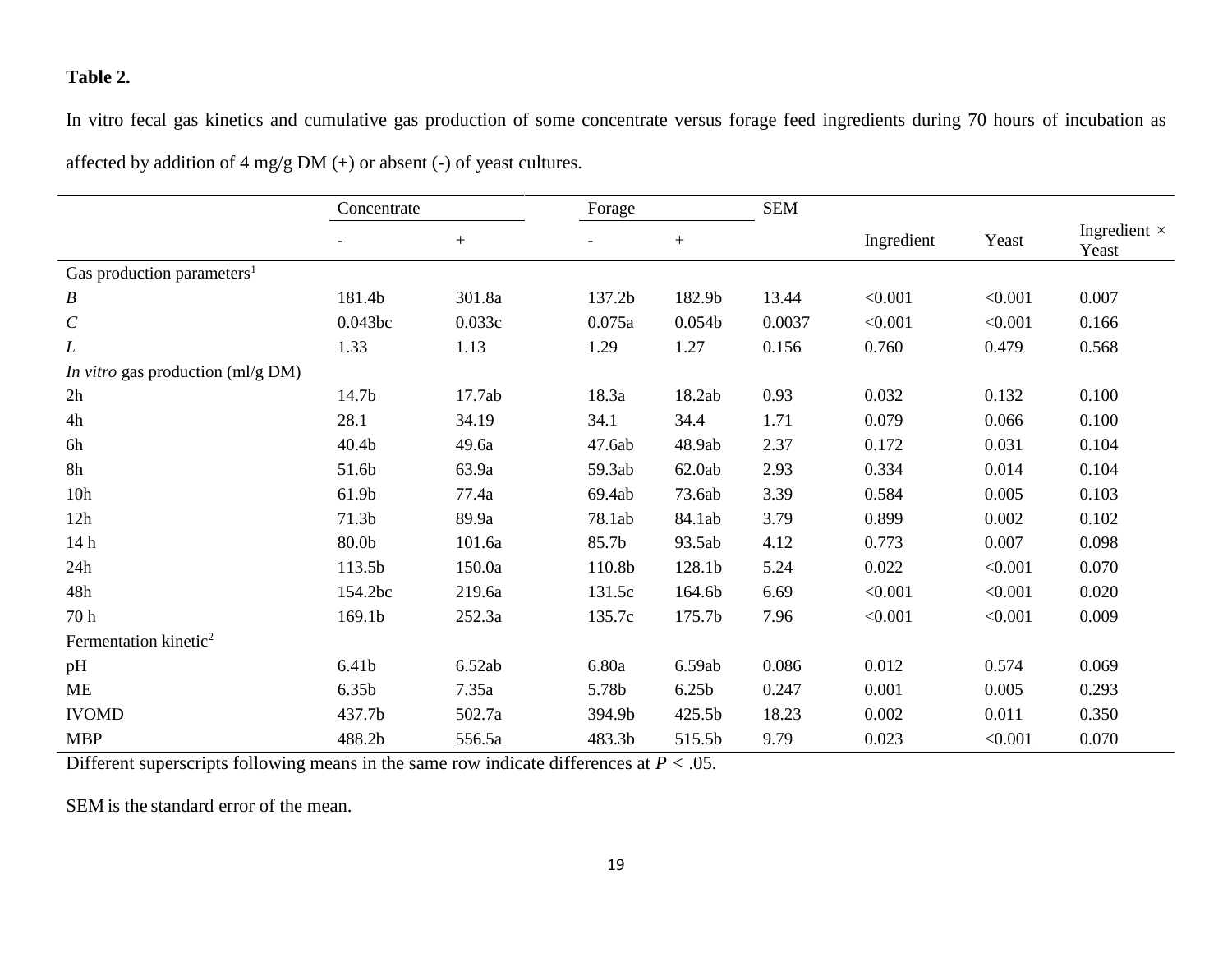<sup>1</sup>*b* is the asymptotic gas production (mL/g DM), *c* is the rate of gas production (/h), *L* is the initial delay before gas production begins (h).

<sup>2</sup> IVOMD is the in vitro organic matter digestibility (mg/g DM), MBP is microbial protein production (mg/g DM), ME is the metabolizable energy (MJ/kg DM.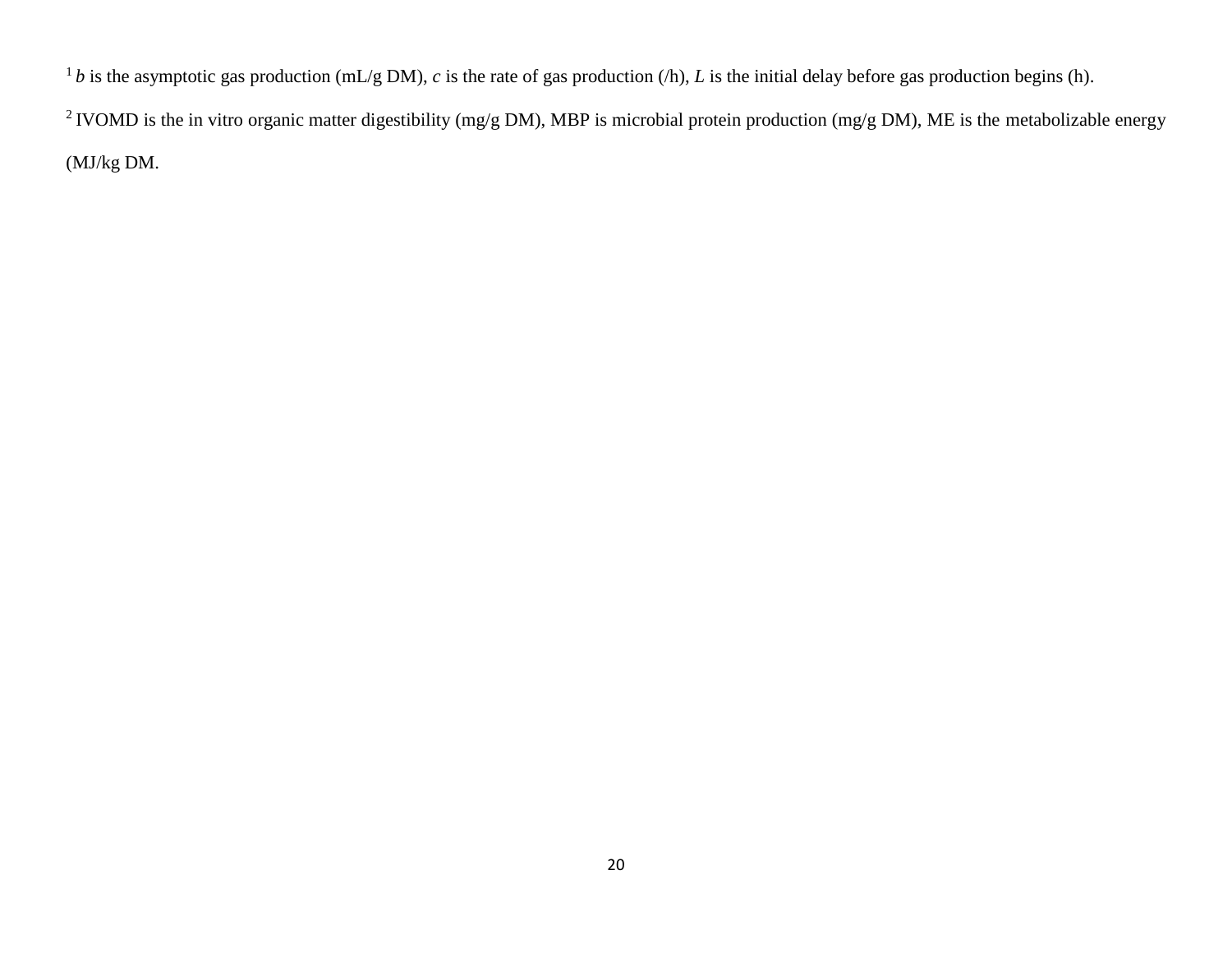## **Table 3.**

In vitro fecal gas kinetics and cumulative gas production of 4 feed ingredients during 70 hours of incubation as affected by addition of 4 mg/g DM (+) or absent (-) of yeast cultures.

|                        |                              | Gas production parameters <sup>1</sup> |               |       | <i>In vitro</i> gas production $\text{mI/g DM}$ |         |         |         |                 |         |                 |         |         |         | Fermentation kinetic <sup>2</sup> |           |              |            |
|------------------------|------------------------------|----------------------------------------|---------------|-------|-------------------------------------------------|---------|---------|---------|-----------------|---------|-----------------|---------|---------|---------|-----------------------------------|-----------|--------------|------------|
| Feed<br>ingredient     | Yeast                        | b                                      | $\mathcal{C}$ | L     | 2h                                              | 4h      | 6h      | 8h      | 10 <sub>h</sub> | 12h     | 14 <sub>h</sub> | 24h     | 48h     | 70h     | pH                                | <b>ME</b> | <b>IVOMD</b> | <b>MBP</b> |
| Corn<br>gluten<br>meal |                              | 211.2                                  | 0.049         | 1.47  | 19.3                                            | 36.9    | 52.8    | 67.2    | 80.8            | 92.2    | 103.0           | 143.8   | 189.3   | 203.3   | 6.77                              | 7.31      | 504.1        | 545.0      |
|                        | $+$                          | 264.9                                  | 0.037         | 1.37  | 18.6                                            | 35.9    | 52.0    | 66.9    | 80.3            | 93.7    | 105.7           | 154.0   | 218.1   | 243.5   | 6.68                              | 7.59      | 522.3        | 564.0      |
|                        | $P$ -value                   | 0.109                                  | 0.071         | 0.632 | 0.595                                           | 0.711   | 0.827   | 0.949   | 0.931           | 0.827   | 0.734           | 0.427   | 0.202   | 0.149   | 0.041                             | 0.429     | 0.428        | 0.428      |
|                        | <b>SEM</b>                   | 18.47                                  | 0.0037        | 0.137 | 0.86                                            | 1.66    | 2.42    | 3.13    | 3.84            | 4.54    | 5.18            | 8.17    | 13.34   | 15.94   | 0.022                             | 0.223     | 14.55        | 15.28      |
| Oat grain              |                              | 177.8                                  | 0.028         | 0.92  | 9.6                                             | 18.7    | 27.3    | 35.5    | 43.2            | 50.5    | 57.3            | 86.5    | 130.7   | 152.1   | 6.65                              | 5.2       | 354.7        | 437.8      |
|                        | $+$                          | 313.0                                  | 0.028         | 1.06  | 17.1                                            | 33.3    | 48.6    | 63.0    | 76.7            | 89.5    | 101.7           | 153.3   | 231.2   | 268.5   | 6.67                              | 7.0       | 473.5        | 562.7      |
|                        | $P$ -value                   | 0.004                                  | 0.807         | 0.816 | 0.003                                           | 0.003   | 0.003   | 0.003   | 0.002           | 0.002   | 0.002           | 0.001   | 0.006   | 0.004   | 0.467                             | 0.001     | 0.001        | 0.001      |
|                        | <b>SEM</b>                   | 8.79                                   | 0.0018        | 0.379 | 0.84                                            | 1.60    | 2.28    | 2.90    | 3.43            | 3.92    | 4.34            | 5.86    | 7.13    | 7.40    | 0.021                             | 0.159     | 10.44        | 10.98      |
| Soybean<br>meal        |                              | 167.7                                  | 0.053         | 1.55  | 17.0                                            | 32.2    | 45.9    | 58.2    | 69.3            | 79.2    | 88.1            | 120.8   | 154.4   | 163.5   | 6.65                              | 7.99      | 565.5        | 501.9      |
|                        | $+$                          | 234.2                                  | 0.046         | 1.02  | 20.4                                            | 39.1    | 56.1    | 71.6    | 85.7            | 98.6    | 110.4           | 155.5   | 207.4   | 224.1   | 6.65                              | 8.94      | 627.1        | 566.7      |
|                        | $P$ -value                   | 0.002                                  | 0.216         | 0.477 | 0.141                                           | 0.118   | 0.097   | 0.078   | 0.063           | 0.051   | 0.041           | 0.013   | 0.001   | 0.003   | 0.752                             | 0.013     | 0.013        | 0.013      |
|                        | <b>SEM</b>                   | 3.63                                   | 0.0037        | 0.475 | 1.34                                            | 2.44    | 3.31    | 4.02    | 4.57            | 4.98    | 5.30            | 5.77    | 4.46    | 3.71    | 0.014                             | 0.157     | 10.24        | 10.76      |
| Alfalfa<br>hay         |                              | 189.6                                  | 0.059         | 0.91  | 20.9                                            | 39.5    | 56.0    | 70.7    | 83.6            | 95.2    | 105.5           | 142.0   | 177.1   | 185.8   | 6.68                              | 7.03      | 484.1        | 541.6      |
|                        | $+$                          | 228.0                                  | 0.038         | 1.16  | 16.6                                            | 31.9    | 46.1    | 59.3    | 71.5            | 82.8    | 93.3            | 135.1   | 189.5   | 210.6   | 6.65                              | 6.84      | 471.7        | 528.6      |
|                        | $P$ -value                   | 0.284                                  | 0.047         | 0.635 | 0.224                                           | 0.246   | 0.272   | 0.304   | 0.342           | 0.385   | 0.430           | 0.726   | 0.637   | 0.415   | 0.336                             | 0.722     | 0.724        | 0.725      |
|                        | <b>SEM</b>                   | 21.95                                  | 0.0052        | 0.345 | 2.13                                            | 3.94    | 5.48    | 6.83    | 7.97            | 8.96    | 9.84            | 13.00   | 17.12   | 19.25   | 0.015                             | 0.352     | 23.12        | 24.31      |
|                        |                              |                                        |               |       |                                                 |         |         |         |                 |         |                 |         |         |         |                                   |           |              |            |
|                        | <b>SEM</b><br>pooled         | 17.22                                  | 0.0056        | 0.279 | 1.38                                            | 2.51    | 3.44    | 4.23    | 4.89            | 5.45    | 5.93            | 7.60    | 9.56    | 10.57   | 0.126                             | 0.206     | 13.51        | 14.20      |
|                        | Ingredient                   | < 0.001                                | < 0.001       | 0.002 | < 0.001                                         | < 0.001 | < 0.001 | < 0.001 | < 0.001         | < 0.001 | < 0.001         | < 0.001 | < 0.001 | < 0.001 | < 0.001                           | < 0.001   | < 0.001      | < 0.001    |
|                        | Yeast                        | < 0.001                                | < 0.001       | 0.308 | 0.008                                           | 0.002   | 0.003   | < 0.001 | < 0.001         | < 0.001 | < 0.001         | < 0.001 | < 0.001 | < 0.001 | 0.769                             | < 0.001   | < 0.001      | < 0.001    |
|                        | Ingredient<br>$\times$ Yeast | < 0.001                                | 0.121         | 0.244 | 0.003                                           | 0.002   | 0.002   | 0.001   | 0.001           | 0.009   | 0.008           | 0.006   | 0.003   | < 0.001 | 0.075                             | 0.006     | 0.006        | 0.006      |

 $^1b$  is the asymptotic gas production (mL/g DM), *c* is the rate of gas production (/h), *L* is the initial delay before gas production begins (h).